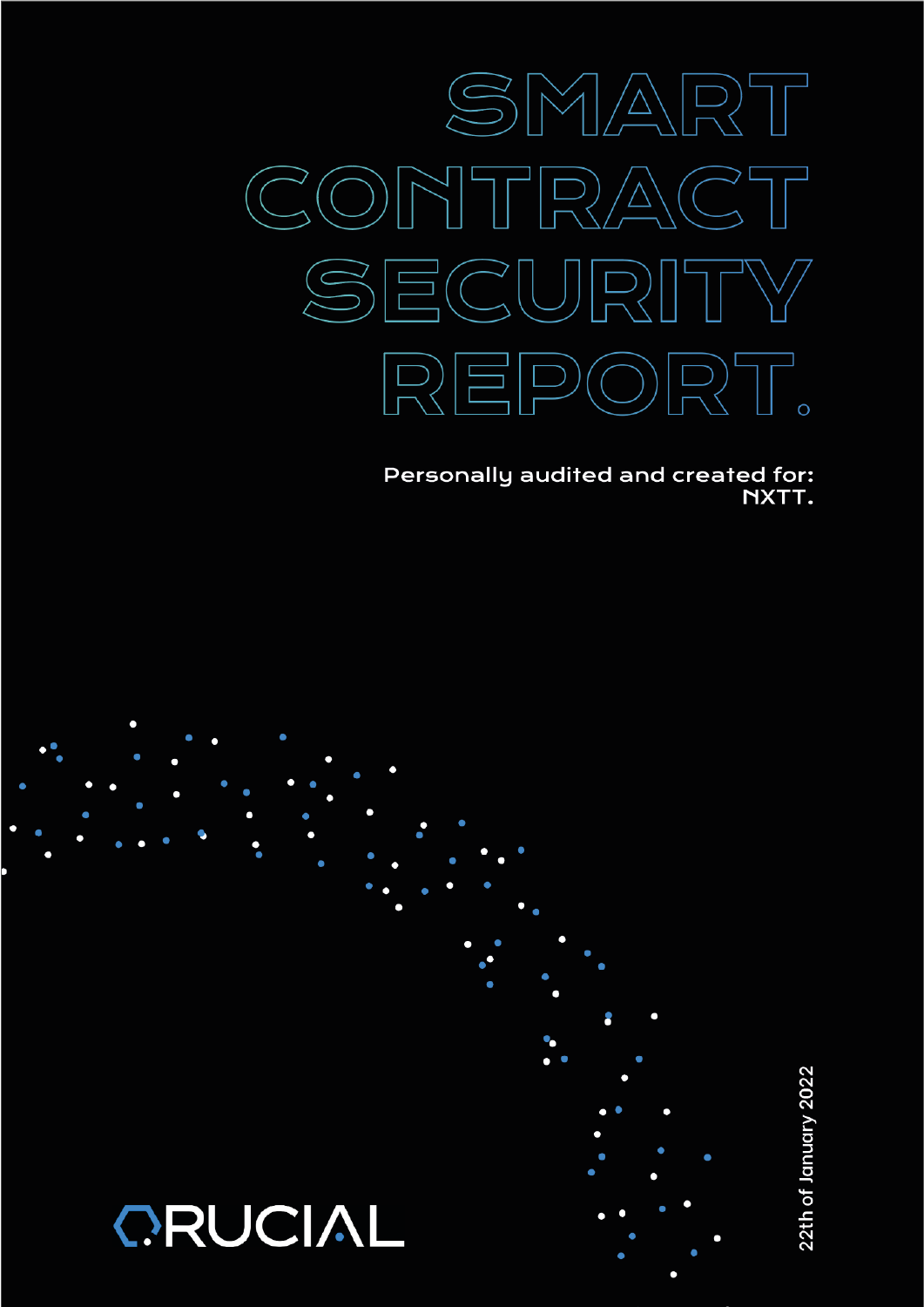# TABLE OF CONTENTS

Introduction

Overview

Project

Audit

Vulnerability

Audit Scope

Risk classifications

Findings

Appendix

Disclaimer

Thank you

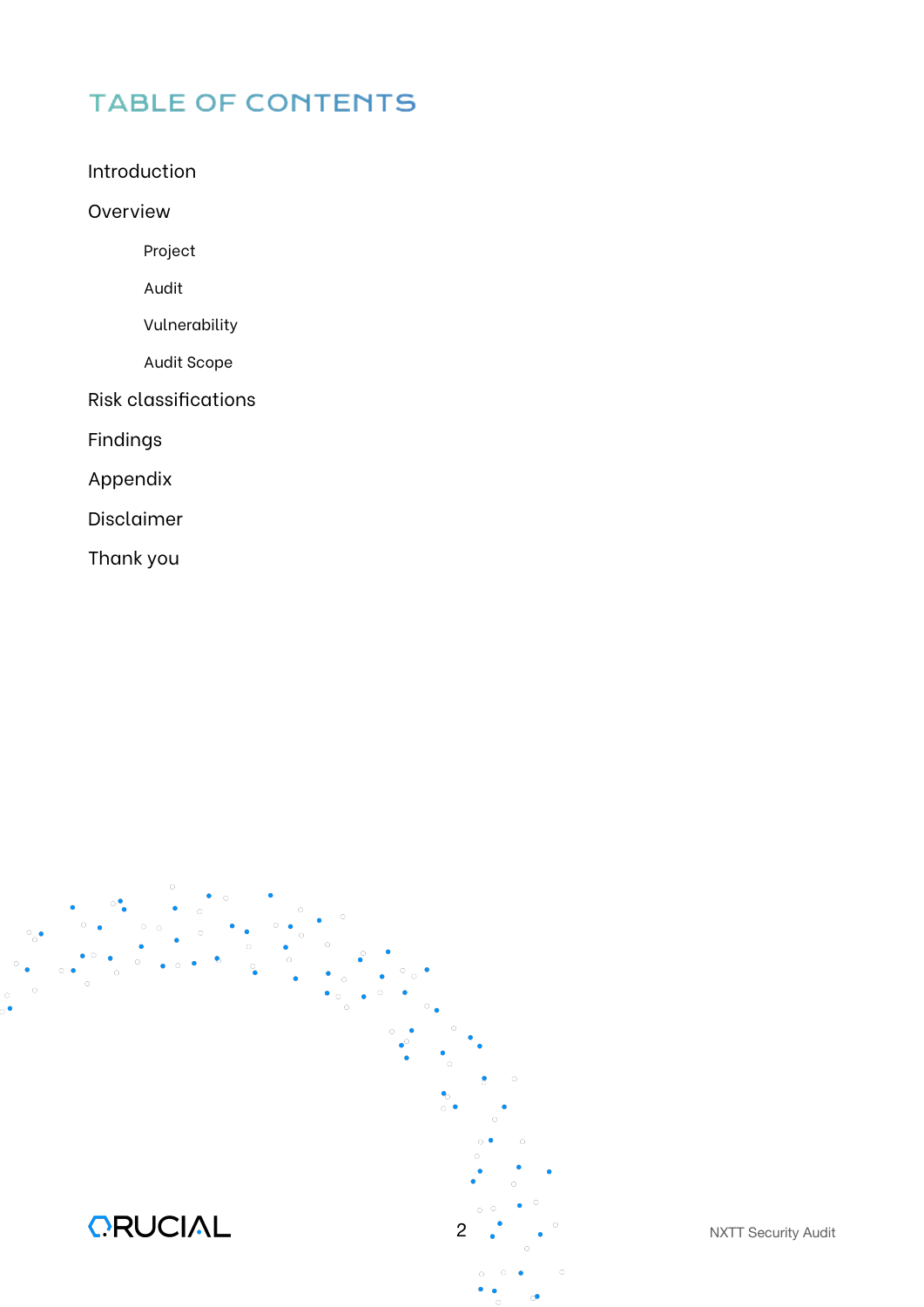# Introduction

This report has been prepared for NXTT. An extensive analysis has been performed by manual review, static analysis and symbolic execution.

## **In our Audits, we focus on the following areas:**

- Analyzing that the smart contract's logic meet the intentions of the client.
- Examining the smart contracts against conventional and unconventional attack vectors
- Verifying the codebase meets the current Industry standard and best practices
- Cross-referencing the Project against the implementation, contract, and structure of similar Industry-leading Projects
- Elaborate line by line manual review of the entire Codebase.

# **The findings of the security evaluation resulted ranged from medium to informational.**

We advise you to address these findings as soon as possible to assure a foremost level of security for your project and community.

- Increase good coding practices for a better structure in the source code
- Increase the number of unit test to cover all possible angles of use cases
- Add more comments per function for readability.

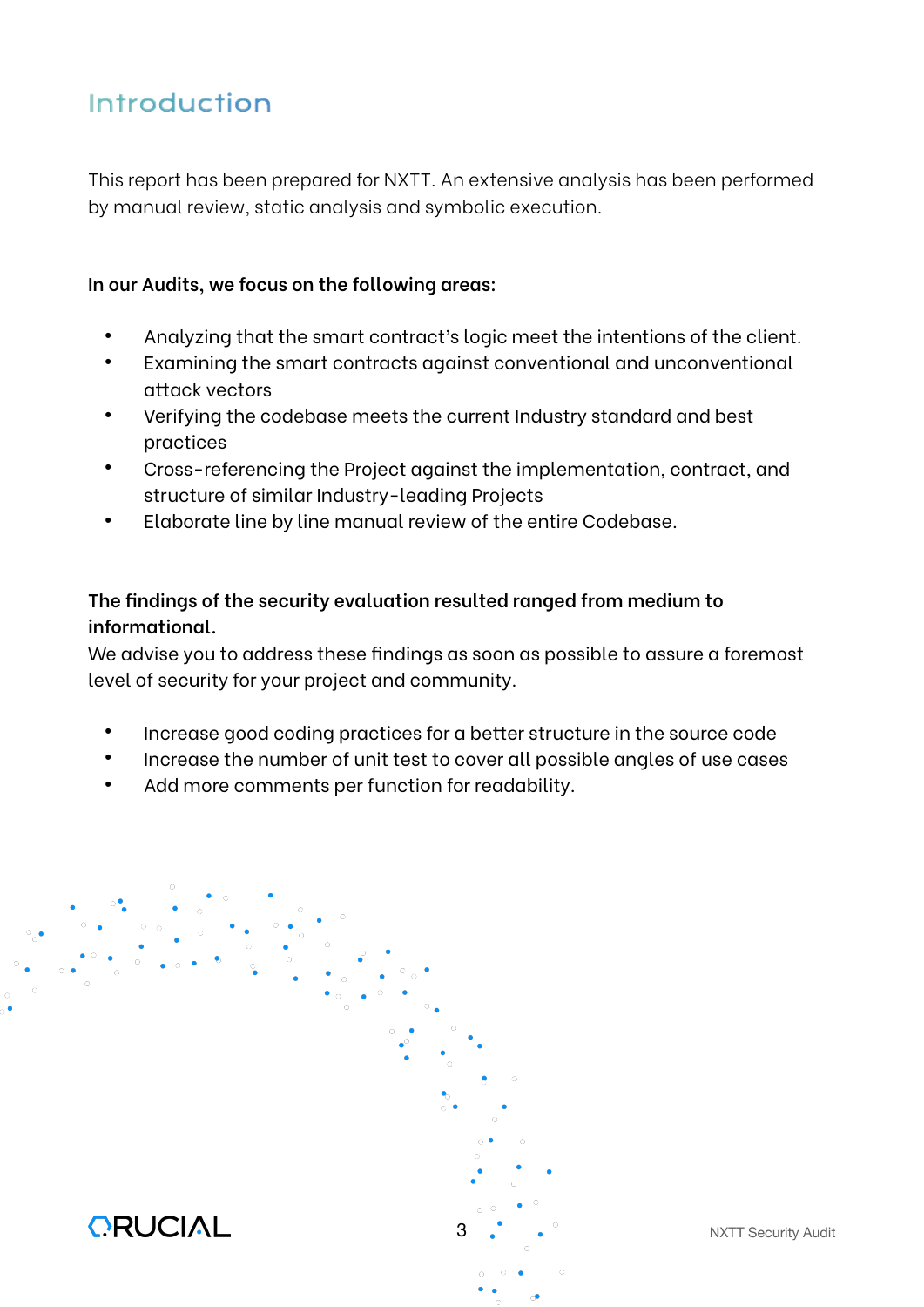# **Overview**

# Project Summary

| Project name | <b>NXTT</b>                                                          |
|--------------|----------------------------------------------------------------------|
| Platform     | Polygon                                                              |
| Language     | Solidity                                                             |
| Codebase     | 1next-earth-contracts.tar.gz.gpg                                     |
| Hash         | 8896f856923bcf04ed87946a7b15e61a125ad9b5820a7ee0<br>f2b095d414c54dd5 |

# Audit Summary

The NextEarth team has requested a security smart contract audit from QRUCIAL on their NXTT token. Two related files were in scope, which implement ERC20 capabilities and an IDO with vesting.

Based on the provided specifications, QRUCIAL assessed the smart contracts from a security perspective and found 5 informational, 7 low and 1 medium level risks. During the audit, these were immediately reported to the NextEarth team, fixes were applied.

The last tar.gz package QRUCIAL received was version 5 which includes fixes reported during the audit.

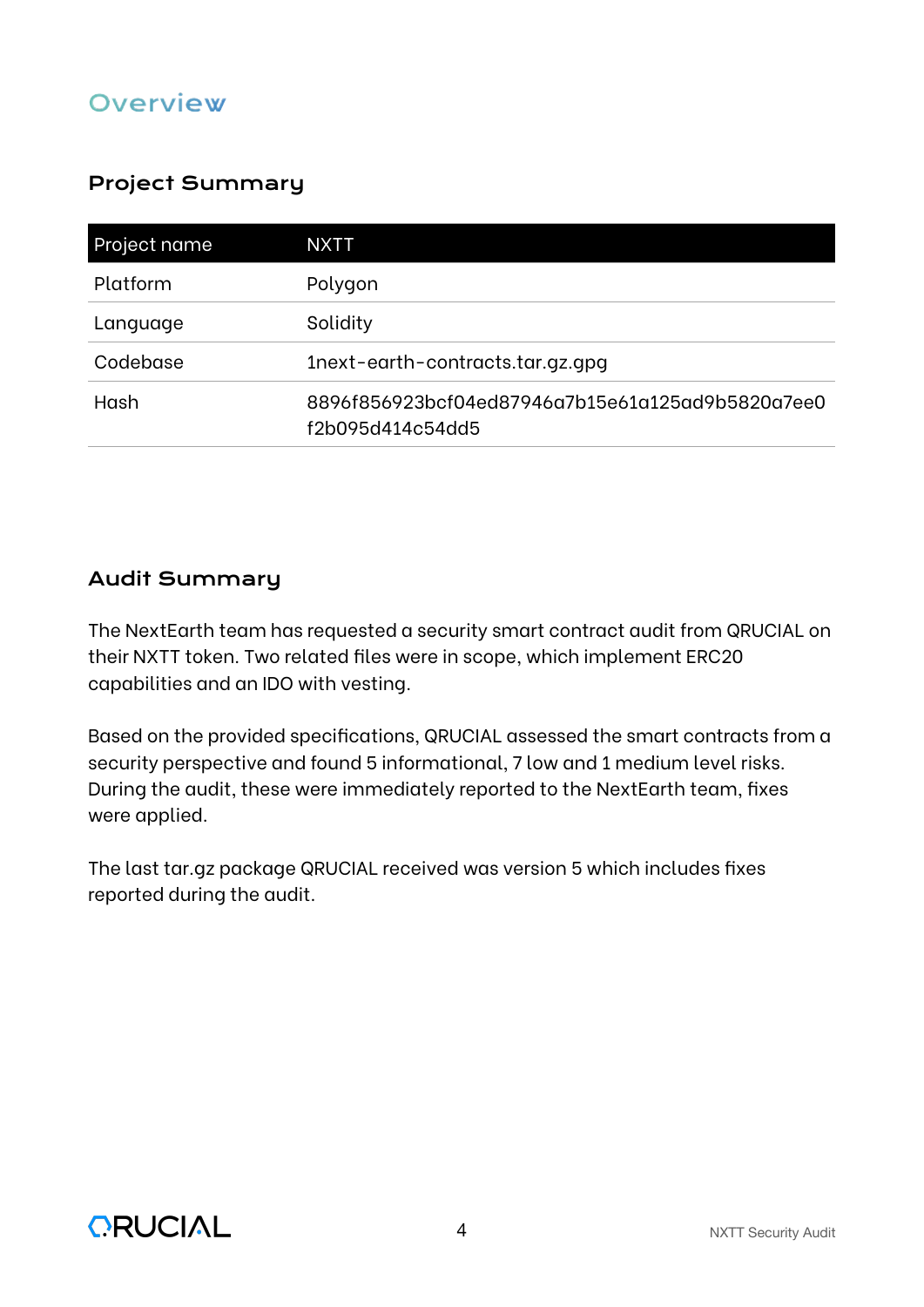# Vulnerability Summary

| Level         | Total | Pending                  | Rejected                 | Accepted                 | <b>Partially fixed</b> | Fixed |
|---------------|-------|--------------------------|--------------------------|--------------------------|------------------------|-------|
| Critical      | 0     |                          |                          | -                        |                        |       |
| High          | 0     | $\overline{\phantom{0}}$ | $\overline{\phantom{0}}$ | $\overline{\phantom{a}}$ | -                      |       |
| Medium        |       | $\overline{\phantom{a}}$ | $\qquad \qquad$          |                          | -                      | -     |
| Low           |       | $\qquad \qquad$          | -                        | 4                        |                        | 3     |
| Informational | 5     |                          | -                        |                          |                        |       |

# Scope

| Audited Code:                    | <b>NXTT</b>                     |
|----------------------------------|---------------------------------|
|                                  |                                 |
| <b>Blockchain Explorer Link:</b> | $\overline{\phantom{0}}$        |
| Compiler:                        | 0.8.11                          |
| Number of files:                 | $\overline{2}$                  |
| Scope (list of files)            | NXTT.sol<br>NXTTDistributor.sol |

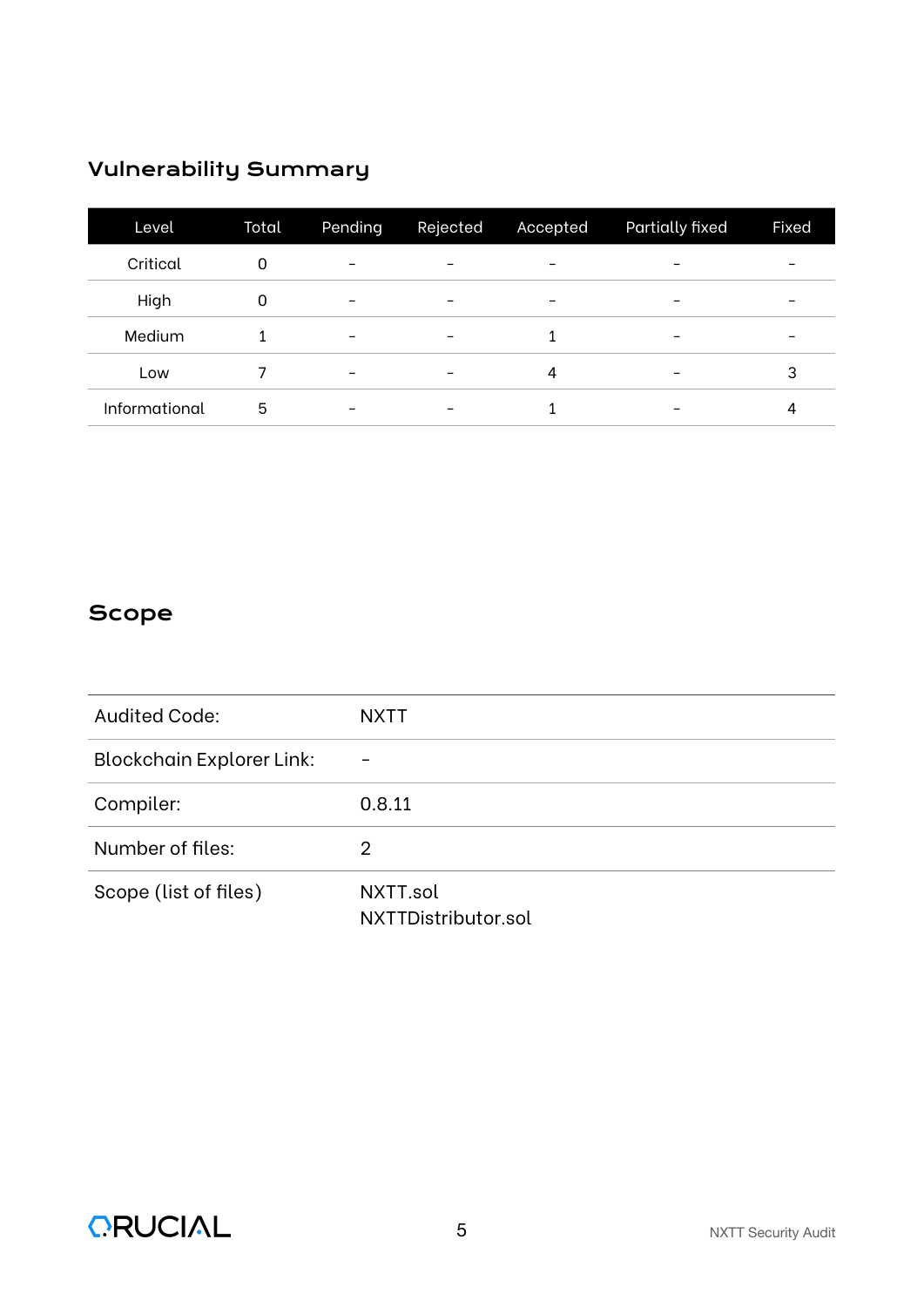# Risk Classifications

## **Critical:**

Vulnerabilities that can lead to a loss of funds, impairment, or control over the system or its function.

We recommend that findings of this classification are fixed immediately.

#### **High:**

Findings of this classification can impact the flow of logic and can cause direct disruption in the system and the project's organization.

We recommend that issues of this classification are fixed as soon as possible.

#### **Medium:**

Vulnerabilities of this class have impact on the flow of logic, but does not cause any disturbance that would halt the system or organizational continuity. We recommend that findings of this class are fixed nonetheless.

#### **Low:**

Bugs, or vulnerability that have minimal impact and do not pose a significant threat to the project or its users.

We recommend that issues of this class are fixed nonetheless because they increase the attack surface when your project is targeted by malicious actors.

## **Informational:**

Findings of this class have a negligible risk factor but refer to best practices in syntax, style or general security.

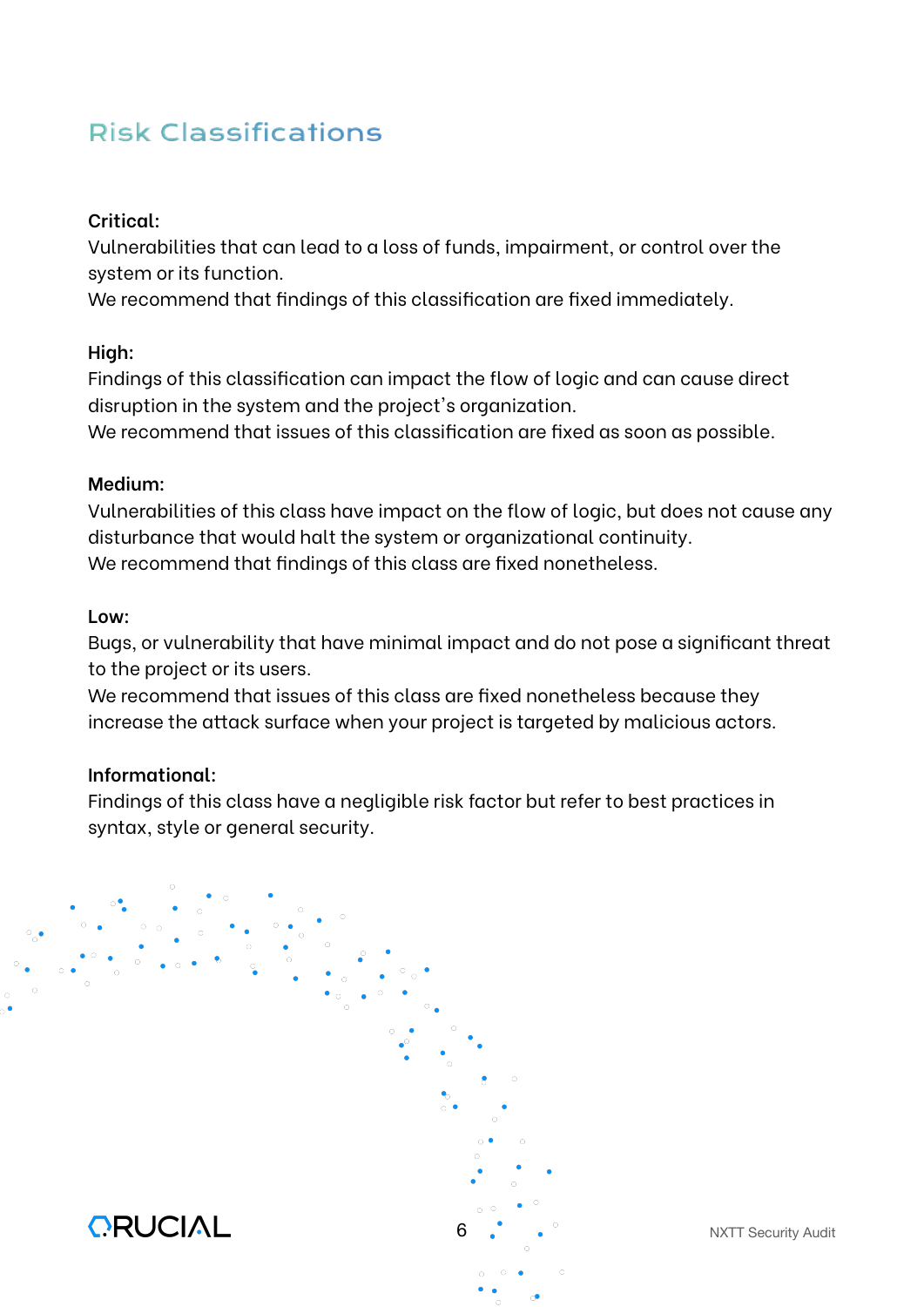# MEDIUM: Assignment of Tiers to arbitrary values – NXTTDistributor.sol

#### **Description:**

The project defines the tiers from 0-5. However the code's logic allows assignments to tiers from tier 6 up to 255.

#### **Impact:**

Arbitrary assignments are possible, but only by the merchant role. If the risk is accepted and the merchant is aware, actual issues can be avoided.

#### **Recommendations:**

Use require statements for no other tiers can be created.

#### **References:**

htt[ps://nextearth.io/faq](https://nextearth.io/faq)

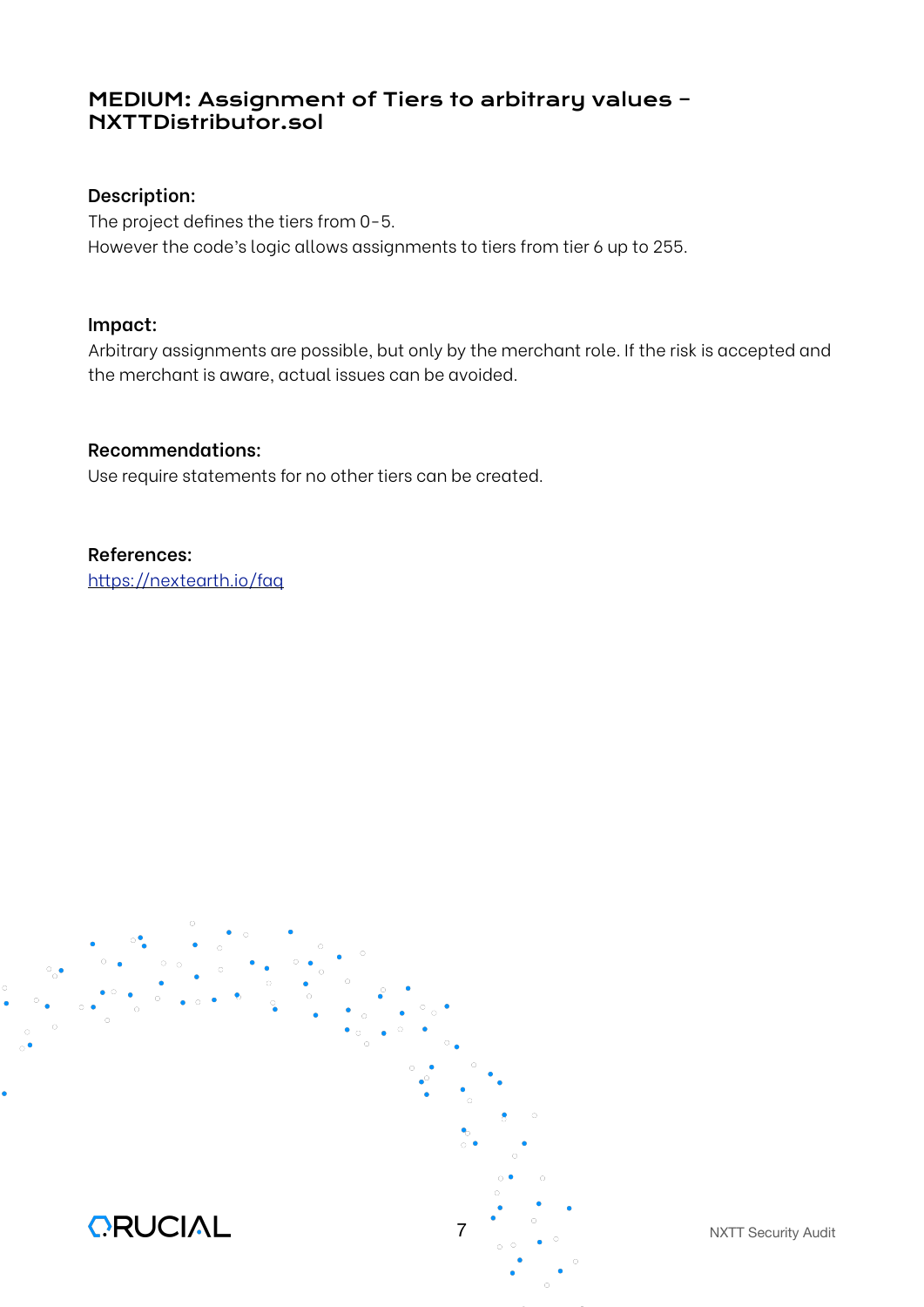```
 NXTTDistributor.sol, code line 49
  function assignTier(uint8[] calldata tiers, uint256 tickets, bytes calldata
sig)
   external whenNotPaused payable {
     {
        bytes32 hash = keccak256(abi.encodePacked(msg.sender,
                                     tiers, tickets));
        bytes32 prefixedHash = ECDSA.toEthSignedMessageHash(hash);
        address signer = ECDSA.recover(prefixedHash, sig);
        //require(signer == merchant, 'invalid merchant signal);
     }
    require( tickets > 0 && tiers.length > 0, 'invalid params');
     require(!saleStarted && !saleEnded, "sale already started");
   userTiers(msg.sender] = tiers;userTickets[msq.sender] = tickets; uint256 i;
    for(i=0; i< tiers.length; i++) {
      tierTickets[_tiers[i]] += _tickets;
     }
     userLockedMatic[msg.sender] += msg.value;
    emit TierAssigned(msg.sender, _tiers, _tickets);
     emit FundsLocked(msg.value);
   }
```
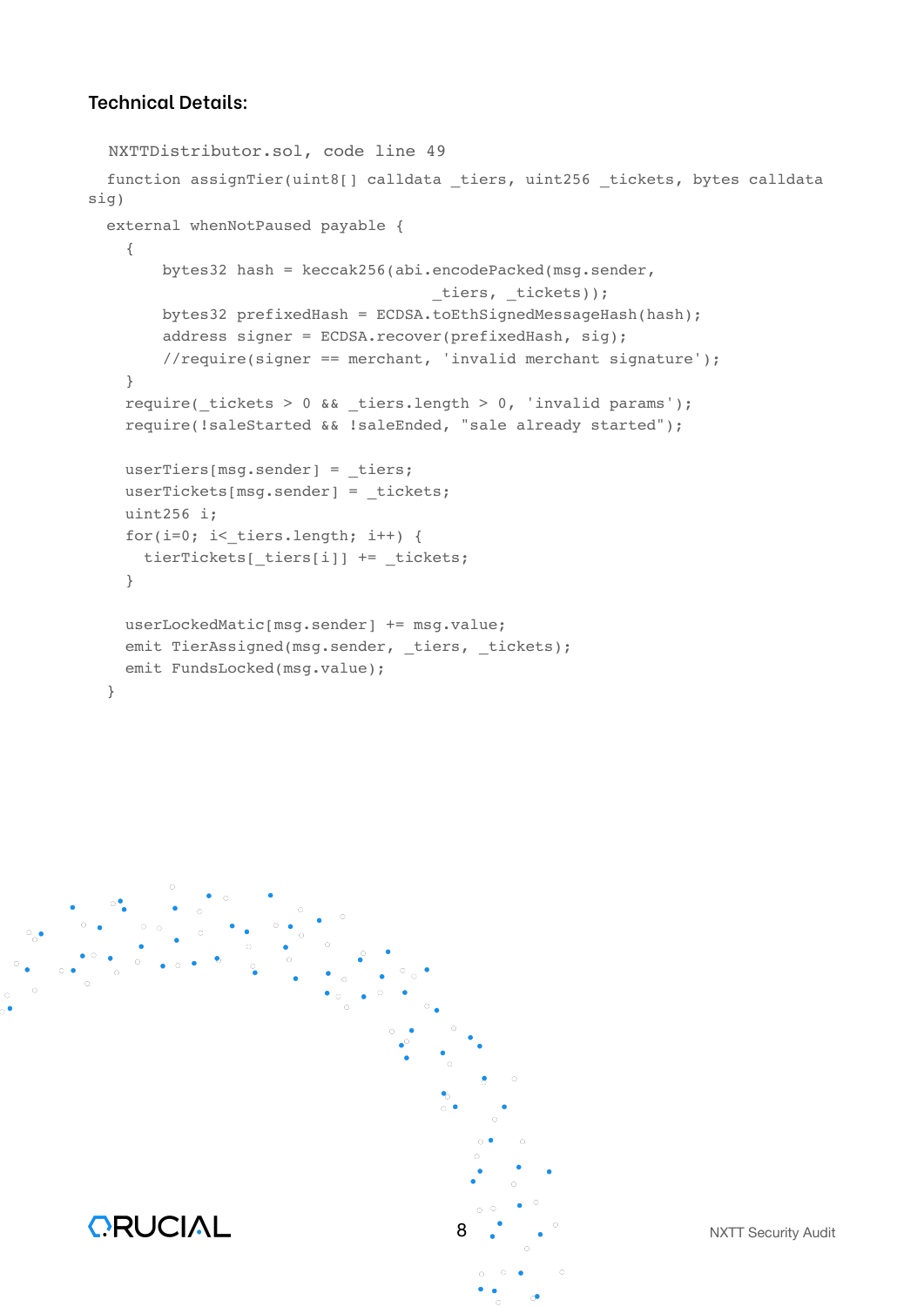# LOW: userTickets and tierTickers limits are not specified – NXTTDistribution.sol

#### **Description:**

In the assignTier() function it is only checked that the passed value is greater than 0. Up to uint256 tickets can be provided by the merchant. This might be logical to do, but can also be questionable by the community.

#### **Impact:**

The merchant can create large tickets up to uint256.

#### **Recommendations:**

Implement a require for ticket size checks.

**References:** htt[ps://nextearth.io/faq](https://nextearth.io/faq)

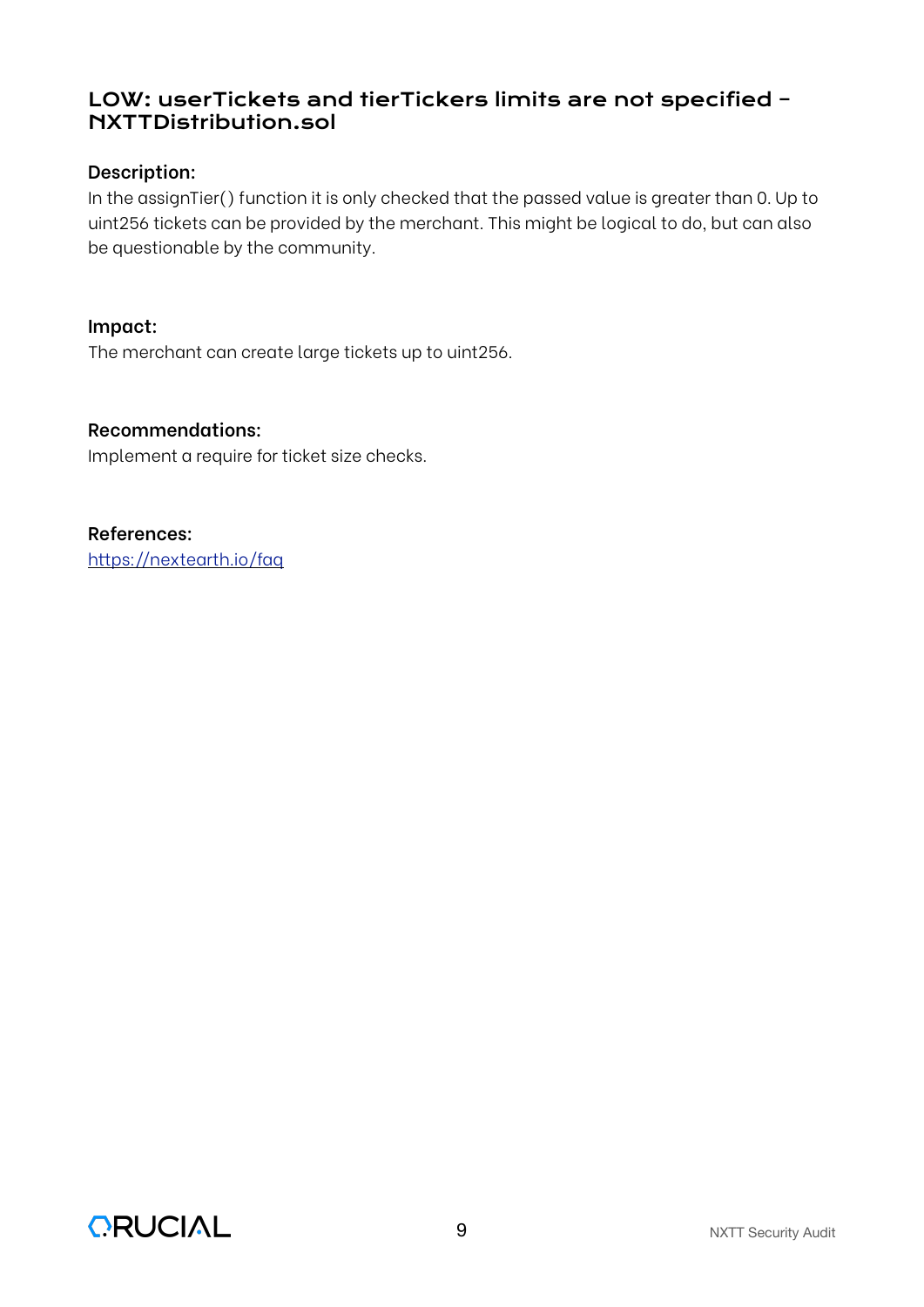Line 58, the only check: require(\_tickets > 0 && \_tiers.length > 0, 'invalid params');

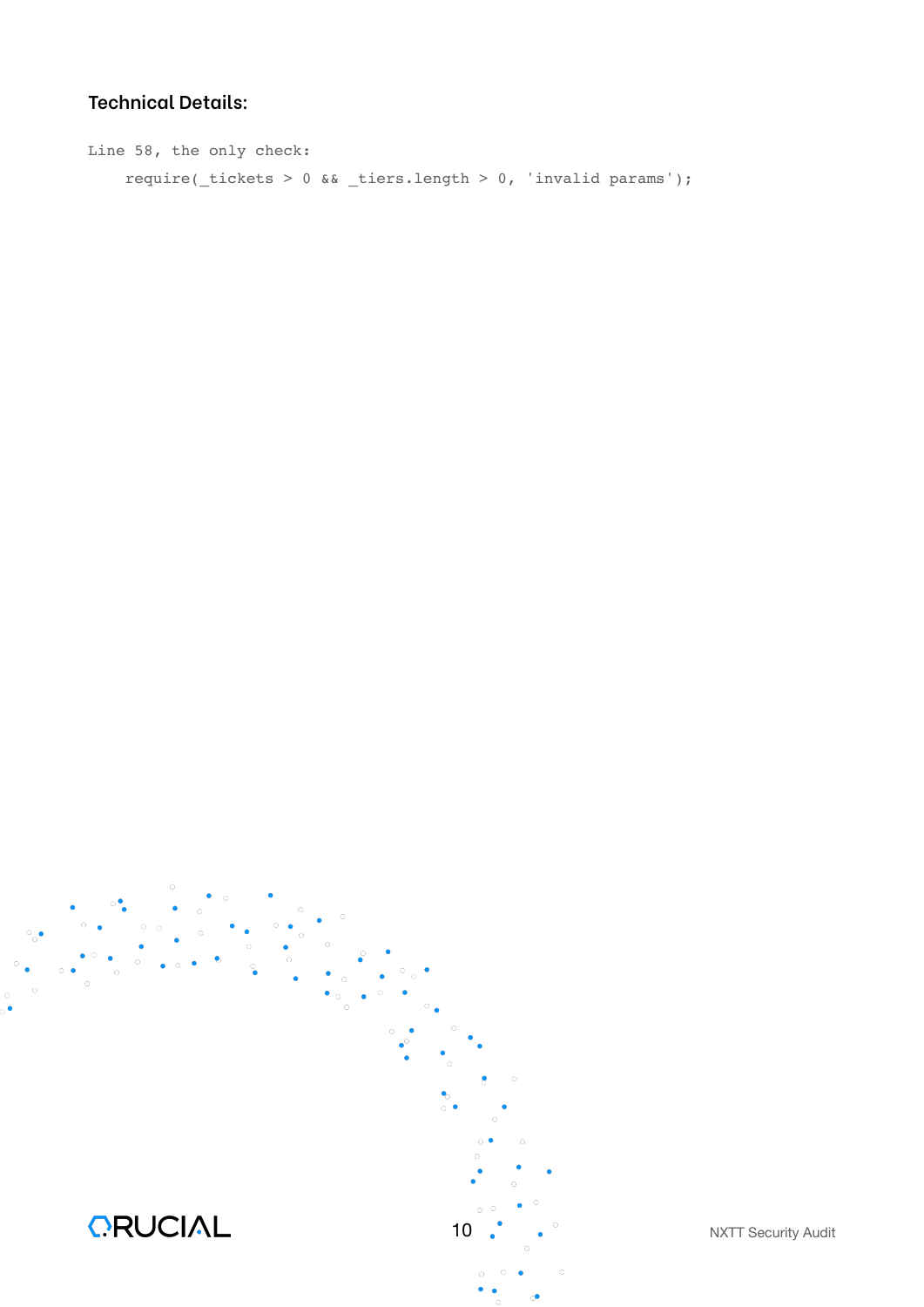# LOW: Lack of decentralization by single point of failure

#### **Description:**

During the audit, it was found that the project have single point of failures in the system: the smart contract's onlyOwner modifier and the centralized ChainLink oracle. These are common for most projects in 2022 - for the aforementioned one, NextEarth applies a Shamir's Secret based solution, so a single failing person cannot cause direct breach on the admin account. For this reason, we consider this only a low level vulnerability. This finding is valid for both smart contracts.

#### **Impact:**

In case the admin account is breached, the project might be taken down as a whole. It can happen through multiple scenarios, examples are the following:

- Stealing the devices physically that stores the private keys or Shamir's secrets
- Exploitation of the system that stores the Shamir's secrets
- By human errors, losing the devices that store Shamir's secrets
- System errors, eg. ssd/disk failure and lack of usable backup
- Insider threat
- Incident of the owners of the devices and having no possibility to restore the private keys

#### **Recommendations:**

Implement decentralization for the admin functions. Use multiple sources for the price and in case of too high difference, handle the exception.

#### **References:**

htt[ps://github.com/Qrucial/Voronoi](https://github.com/Qrucial/Voronoi) Threshold ECDSA: htt[ps://eprint.iacr.org/2019/114.pdf](https://eprint.iacr.org/2019/114.pdf)

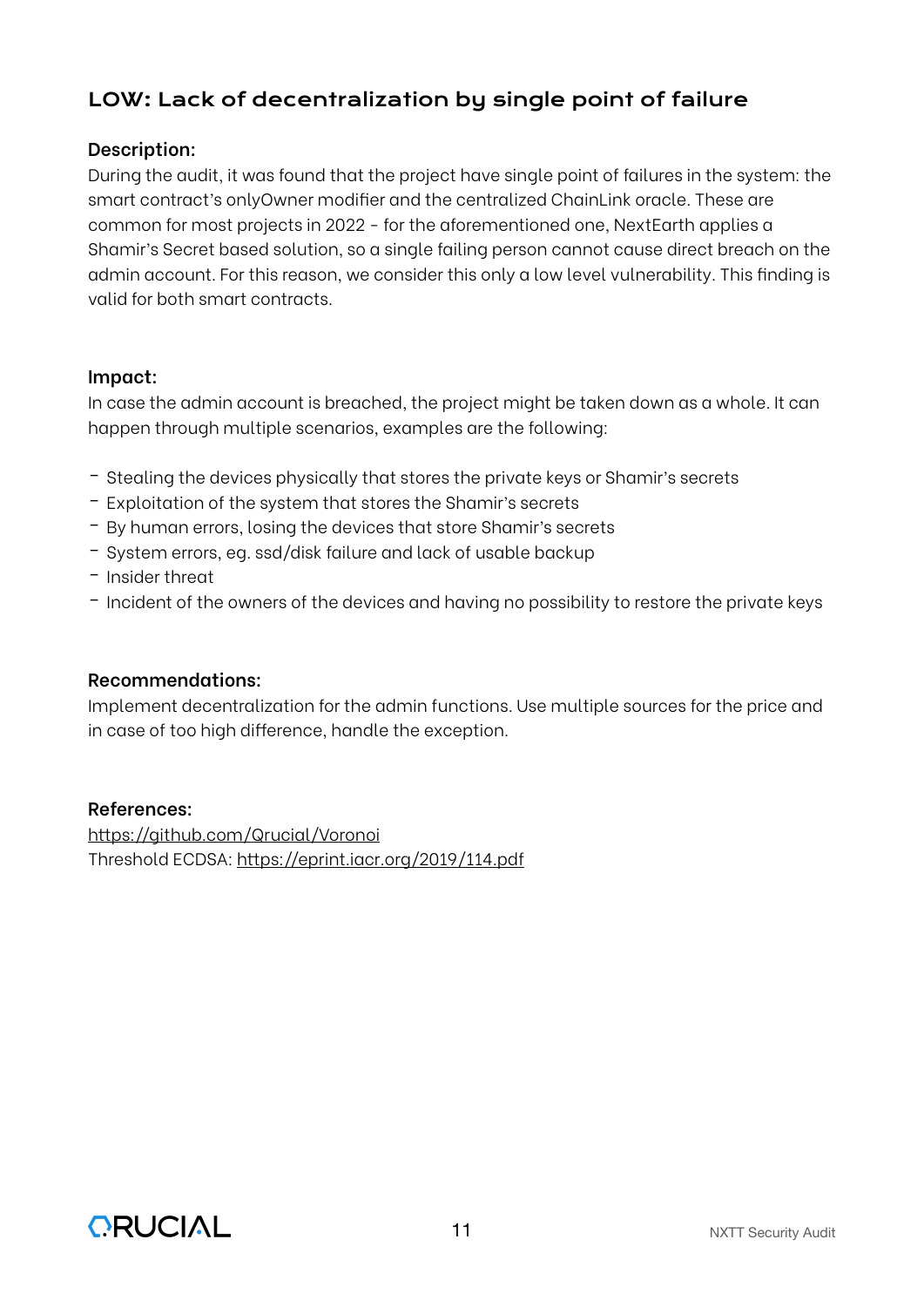- Reliance on a single account for managing functions on the smart contract (eg. withdrawMATIC() or pause())

- The use of *@chainlink/contracts/src/v0.8/interfaces/AggregatorV3Interface.sol* makes the prices reliant on a single point.

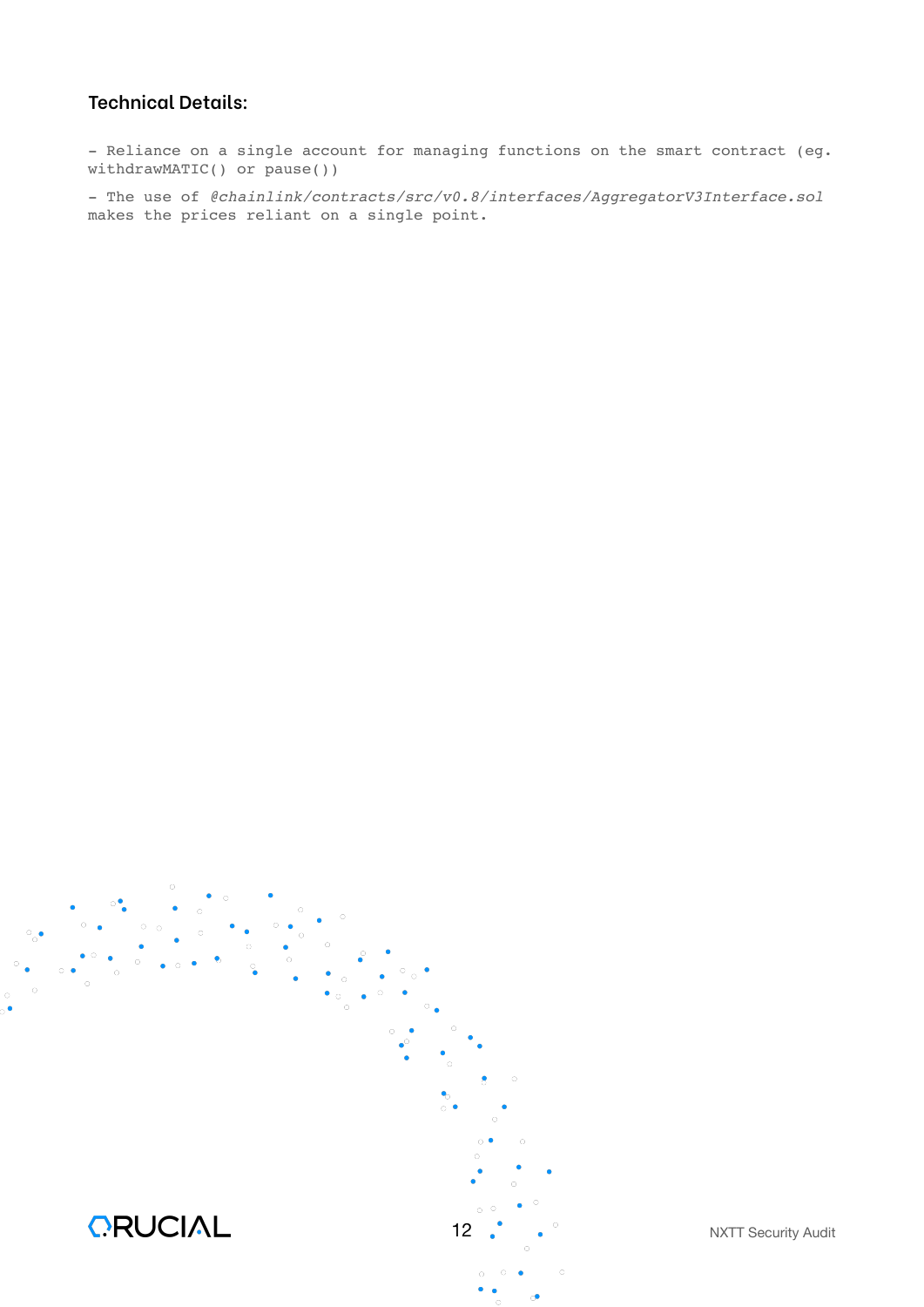# LOW: Visibility of functions and could be stricter (optimization)

#### **Description:**

If a function does not require to be called internally, it is possible to save gas costs and improve security by changing their visibility from public to external.

#### **Impact:**

Function calls will cost less gas (both deploy and call times) and security will be slightly improved.

#### **Recommendations:**

Replace "public" to "external" in all functions listed above.

#### **References:**

https://ezcook.de/2018/01/29/Gas-Used-by-Public-and-External-Function-in-Solidity/

https://ethereum.stackexchange.com/questions/19380/external-vs-public-bestpractices

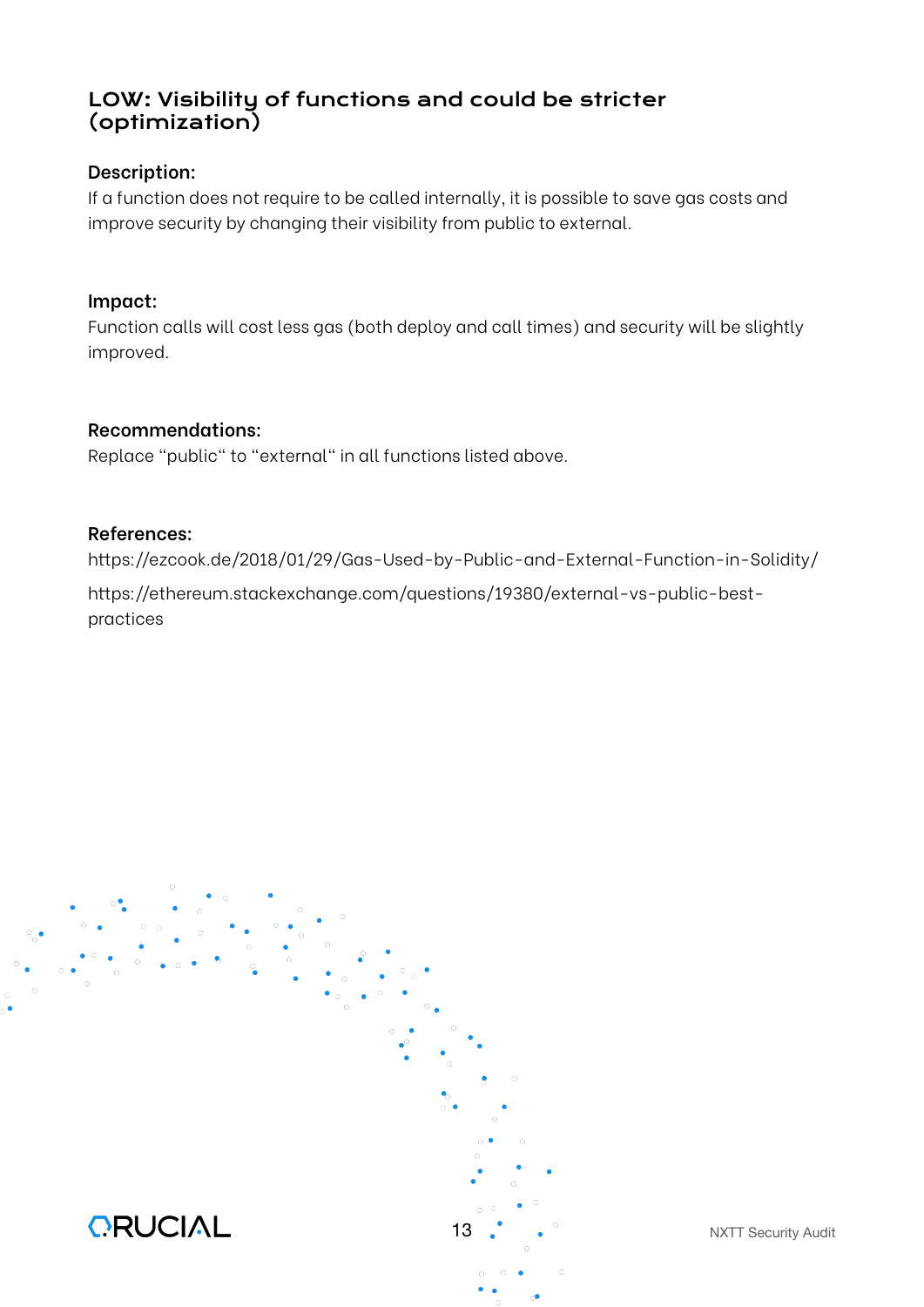function snapshot() public function pause() public function unpause() public

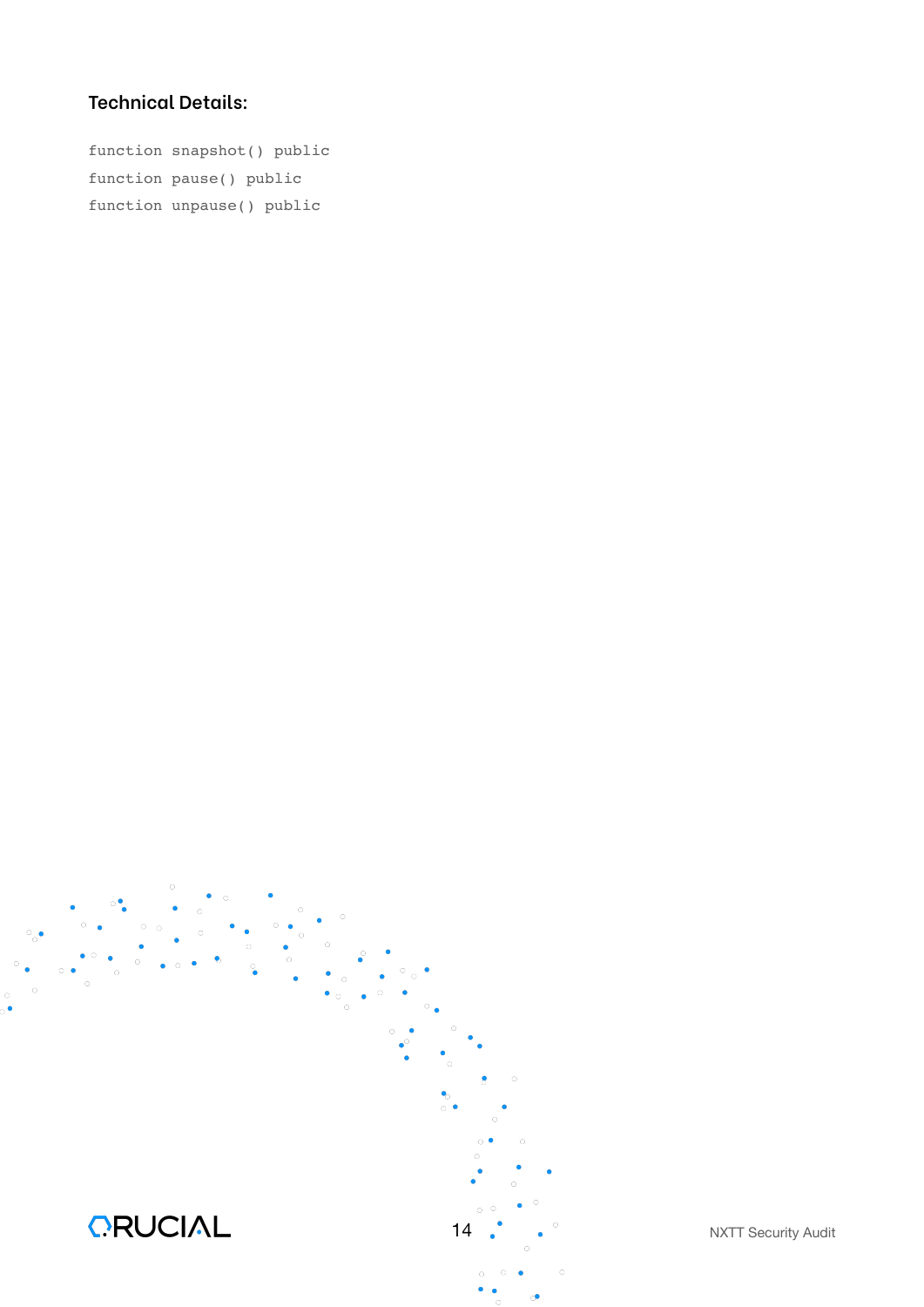# LOW: Unused variable, feeGuard – NXTT.sol

# **Description:**

The feeGuard variable is not used at all.

## **Impact:**

The code won't compile correctly. This issue has been fixed during the audit.

#### **Recommendations:**

Remove or use the variable.

#### **References:**

htt[ps://github.com/crytic/slither/wiki/Detector-Documentation#unused-state-variable](https://github.com/crytic/slither/wiki/Detector-Documentation#unused-state-variable)

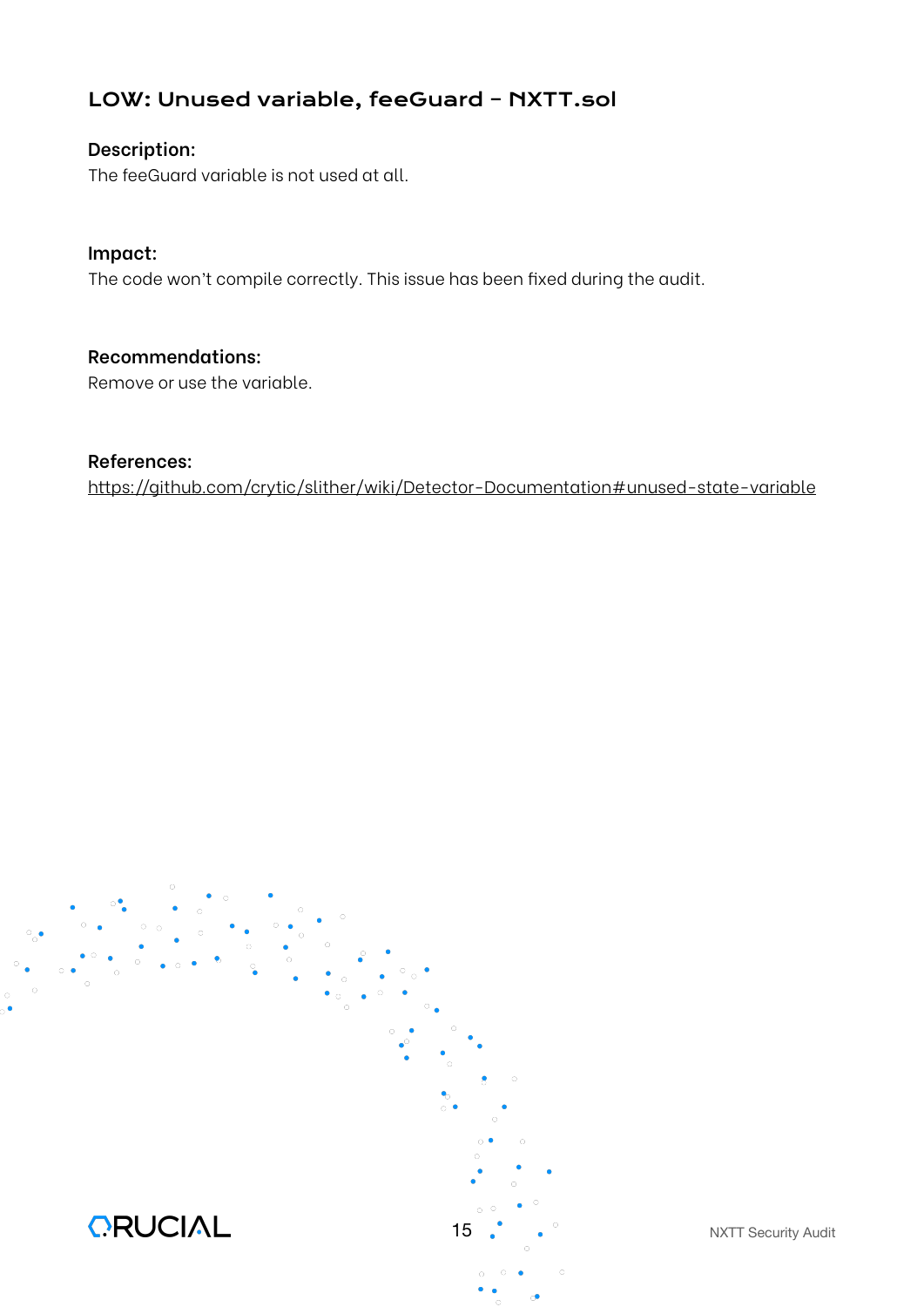NXTT.feeGuard (1Nxt.sol#28) is never used in NXTT (1Nxt.sol#14-176)

CRUCIAL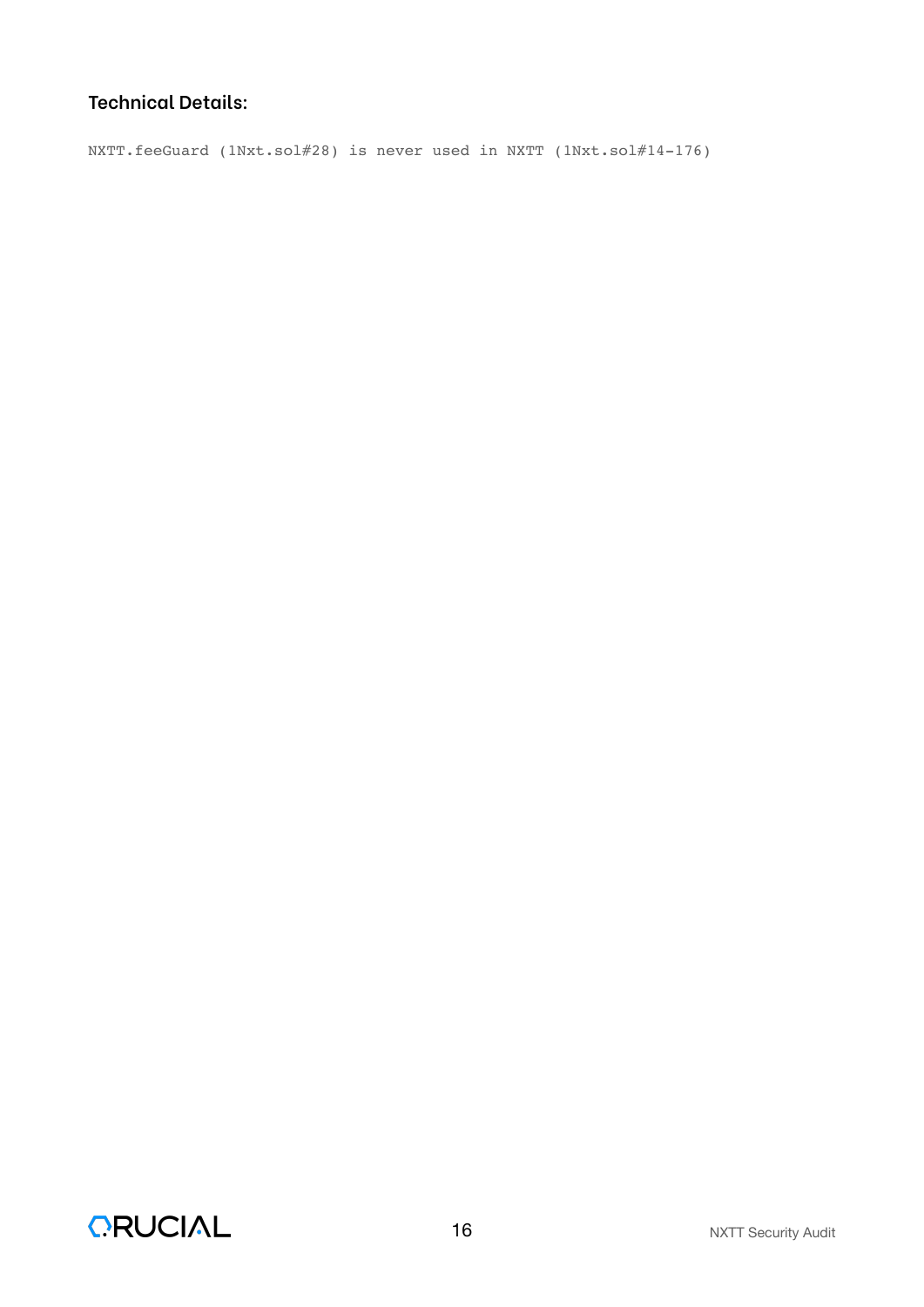# LOW: Unused variable, startedAt – NXTTDistributor.sol

#### **Description:**

The startedAt variable is not used at all.

#### **Impact:**

The code won't compile correctly. This issue has been fixed during the audit.

#### **Recommendations:**

Remove or use the variable.

#### **References:**

htt[ps://github.com/crytic/slither/wiki/Detector-Documentation#unused-state-variable](https://github.com/crytic/slither/wiki/Detector-Documentation#unused-state-variable)

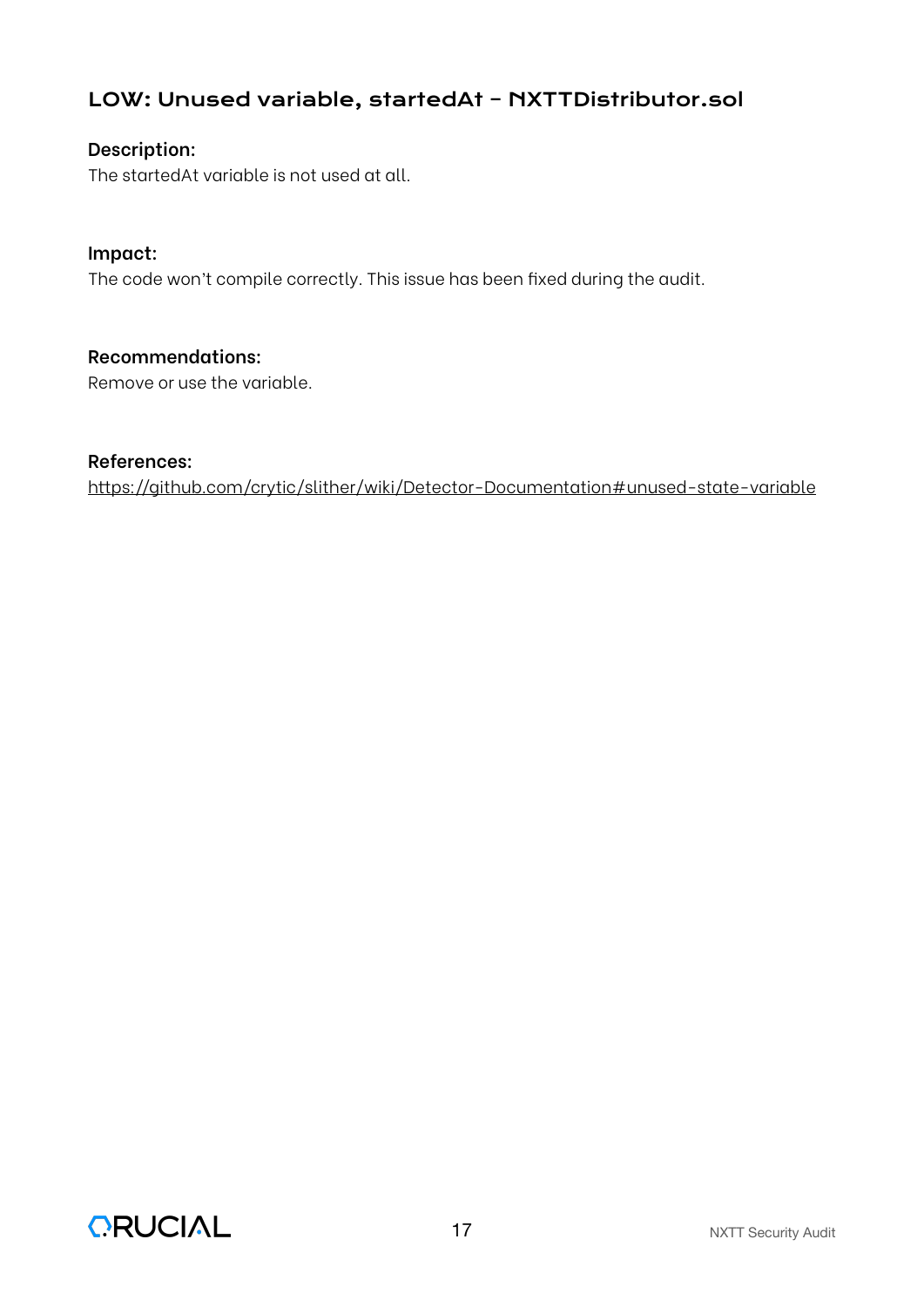NXTTDistributor.sol, line 135: Unused local variable -> startedAt.

CRUCIAL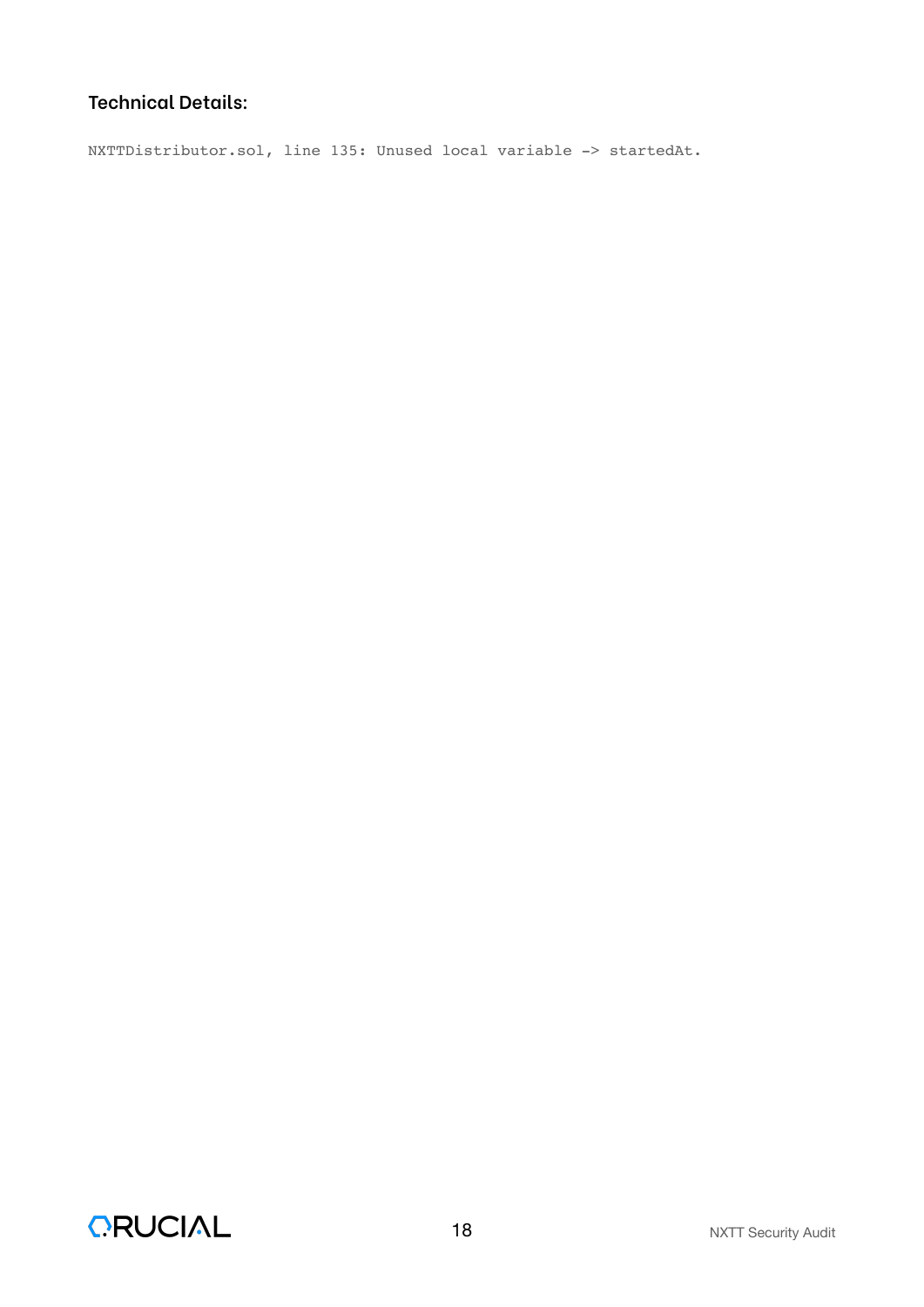# LOW: The used solidity compiler version has known security issues

#### **Description:**

The solidity compiler version which was sent to QRUCIAL uses 0.8.2 and it has three issues that are considered low risk. Based on the solc security documentation these are not exploitable, but better to be addressed.

#### **Impact:**

A few low level risks can be avoided by using the latest compiler version.

#### **Recommendations:**

Use the latest version (0.8.11) of the compiler or the one before.

#### **References:**

htt[ps://blog.soliditylang.org/category/security-alerts/](https://blog.soliditylang.org/category/security-alerts/)

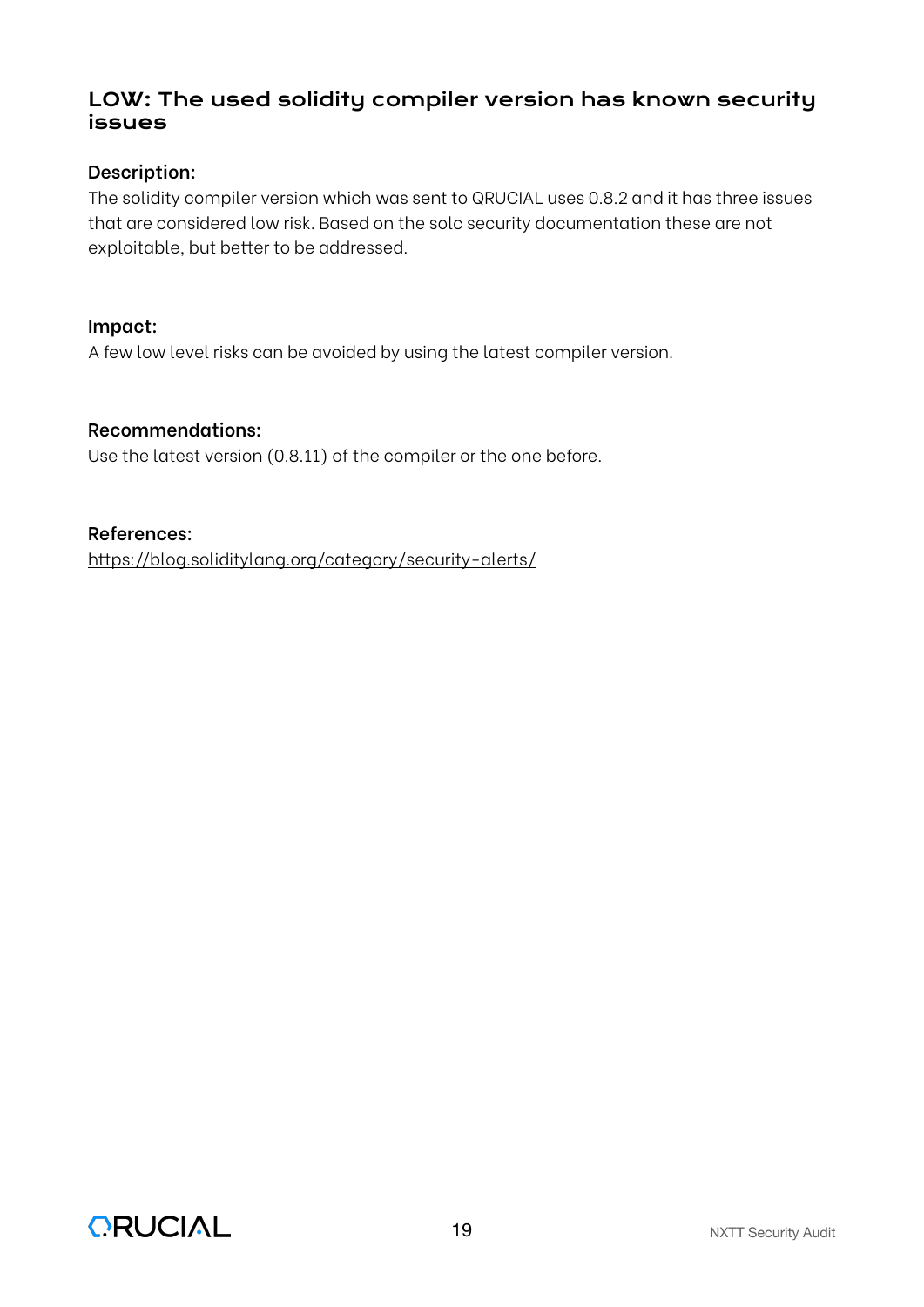pragma solidity ^0.8.2;

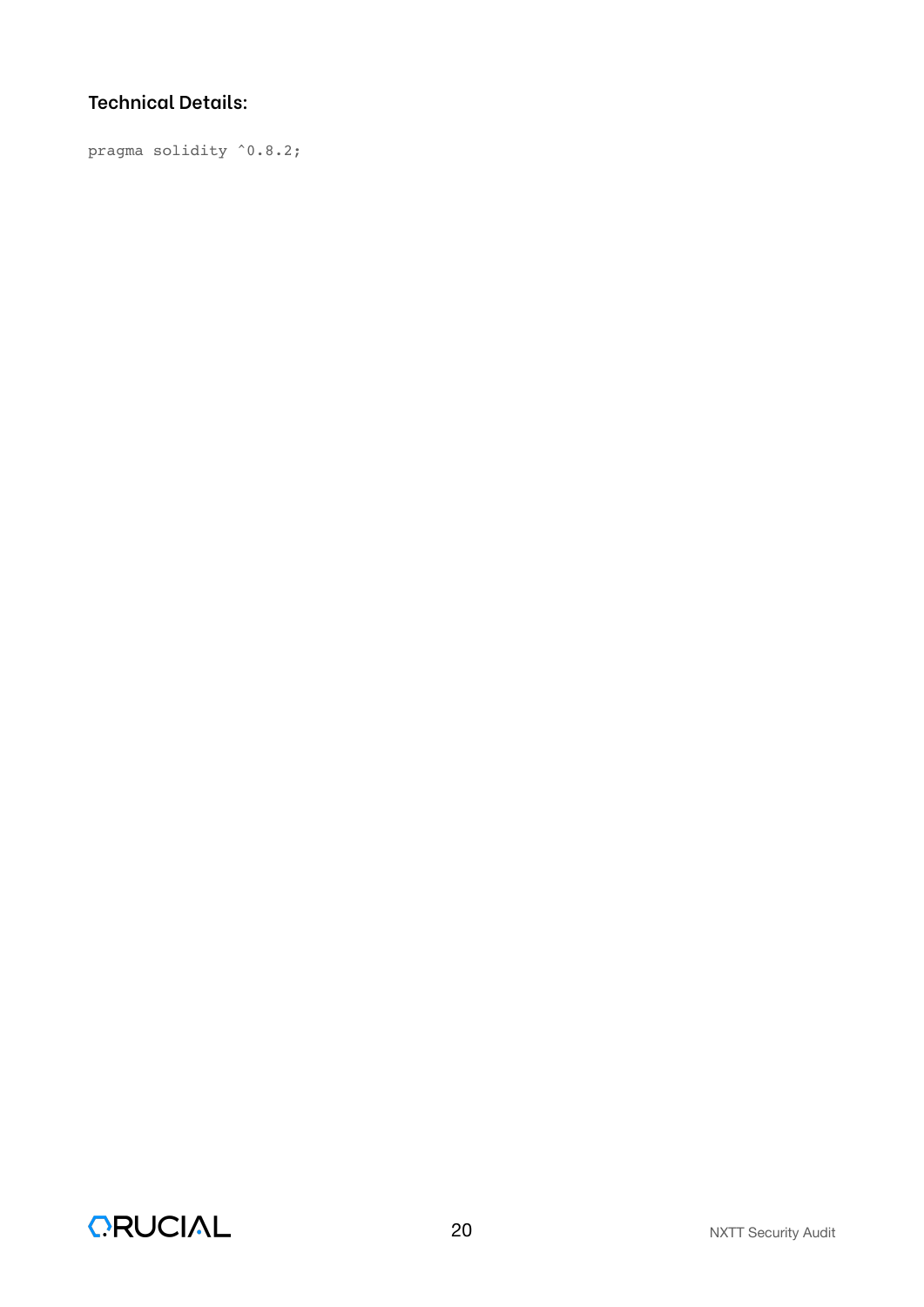# LOW: Lack of comments and NatSpec in the code

#### **Description:**

The code provided by NextEarth is not well commented, nor does it include NatSpec.

This issue applies for both smart contracts.

#### **Impact:**

This makes the code logic more complicated to follow for developers and audits. At extremes, the Nextearthian community might find it not transparent enough.

#### **Recommendations:**

Provide comments for general logic and especially for the critical parts of the code.

#### **References:**

htt[ps://docs.soliditylang.org/en/v0.8.11/natspec-format.html](https://docs.soliditylang.org/en/v0.8.11/natspec-format.html)

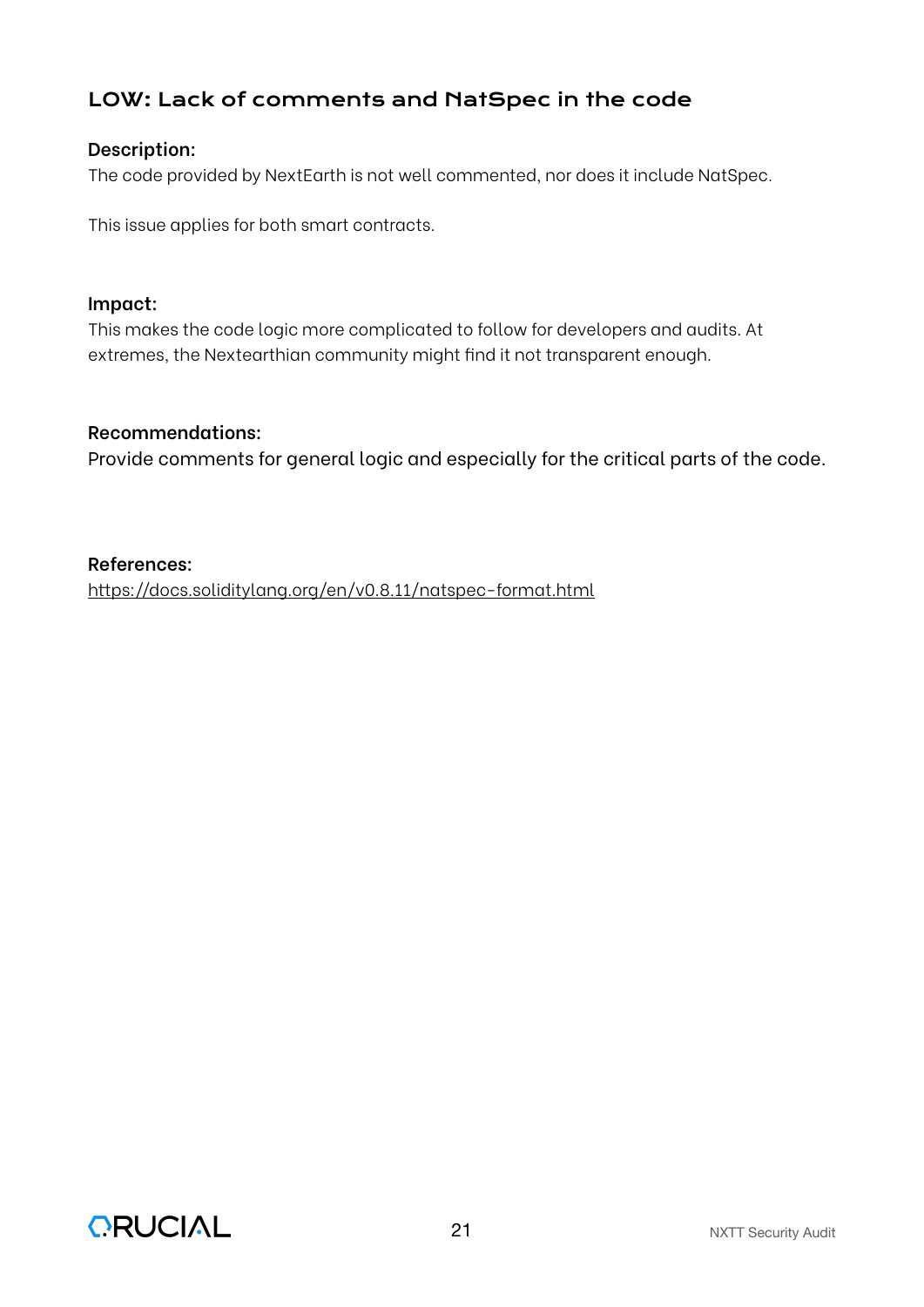#### Example:

```
// SPDX-License-Identifier: GPL-3.0
pragma solidity ^0.8.11;
/// @title NXTT
/// @author Silur
/// @notice ...
/// @dev …..
```
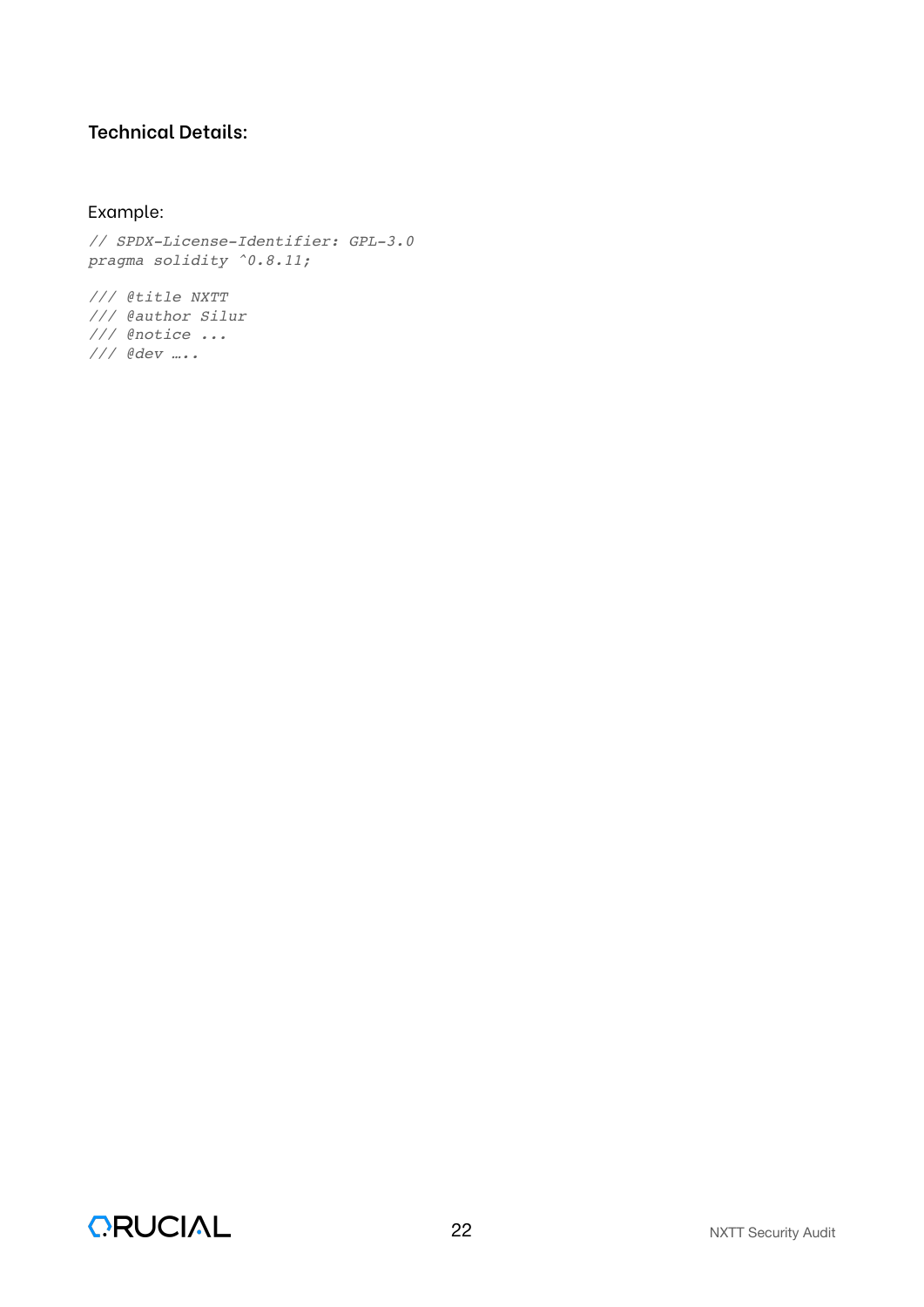# Appendix

## INFORMATIONAL: Unused code and state variables - NXTT.sol

#### **Description:**

The more functions are available, the larger the attack surface is. Also, the code is more complex by that, hence the chance for bugs, errors are increased.

#### **Impact:**

Increased complexity and attack surface.

#### **Recommendations:**

Use optimization so it automatically removes dead code or remove the unused code manually.

#### **References:**

htt[ps://github.com/crytic/slither/wiki/Detector-Documentation#dead-code](https://github.com/crytic/slither/wiki/Detector-Documentation#dead-code)

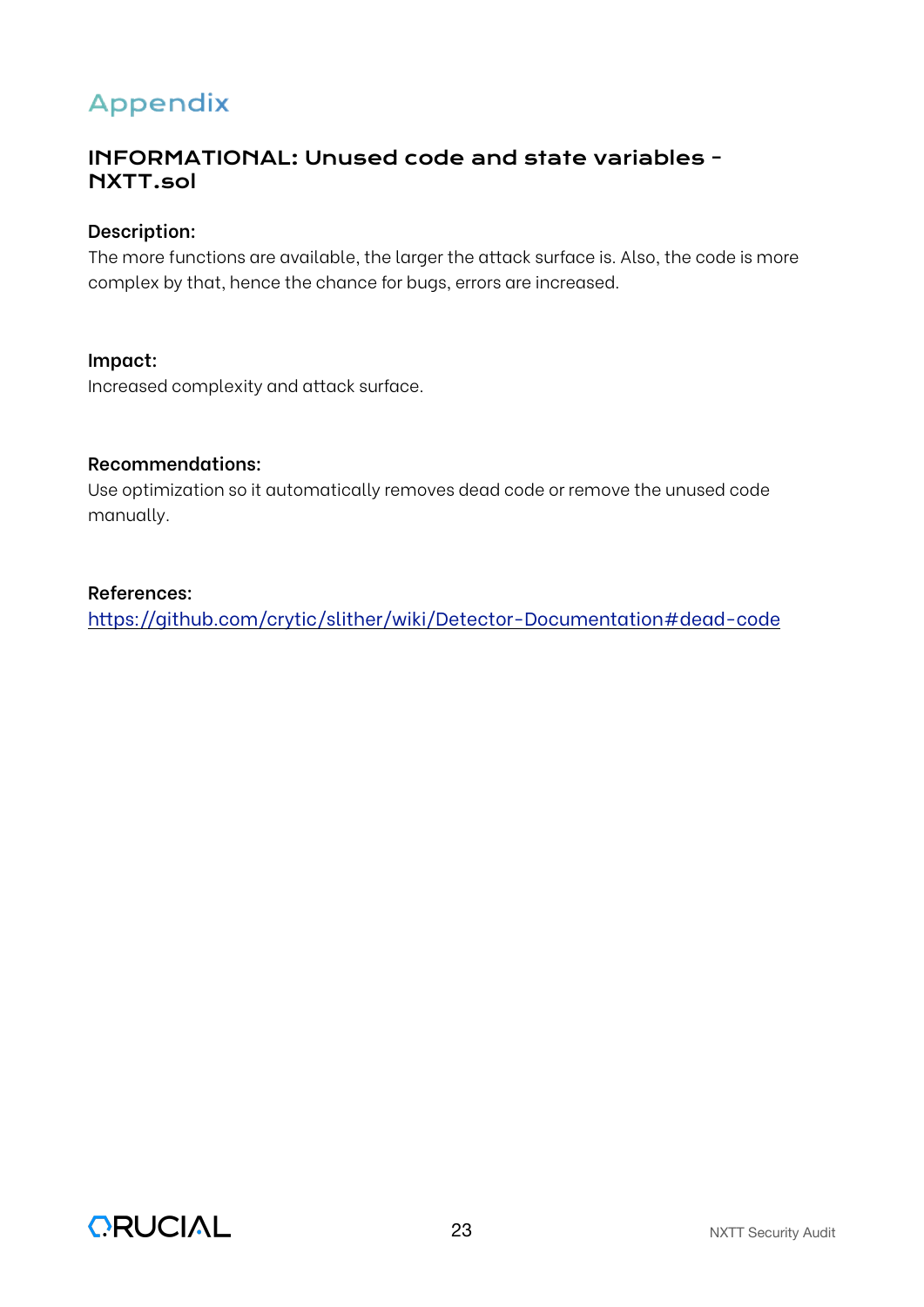Address.functionCall(address,bytes) (openzeppelin/contracts/utils/ Address.sol#85-87) Address.functionCallWithValue(address,bytes,uint256) (openzeppelin/contracts/ utils/Address.sol#114-120) Address.functionDelegateCall(address,bytes) (openzeppelin/contracts/utils/ Address.sol#174-176) Address.functionDelegateCall(address,bytes,string) (openzeppelin/contracts/ utils/Address.sol#184-193) Address.functionStaticCall(address,bytes) (openzeppelin/contracts/utils/ Address.sol#147-149) Address.functionStaticCall(address,bytes,string) (openzeppelin/contracts/utils/ Address.sol#157-166) Address.sendValue(address,uint256) (openzeppelin/contracts/utils/ Address.sol#60-65) Context.\_msgData() (openzeppelin/contracts/utils/Context.sol#21-23) Counters.decrement(Counters.Counter) (openzeppelin/contracts/utils/ Counters.sol#32-38) Counters.reset(Counters.Counter) (openzeppelin/contracts/utils/ Counters.sol#40-42) ECDSA.recover(bytes32,bytes) (openzeppelin/contracts/utils/cryptography/ ECDSA.sol#102-106) ECDSA.recover(bytes32,bytes32,bytes32) (openzeppelin/contracts/utils/ cryptography/ECDSA.sol#130-138) ECDSA.toEthSignedMessageHash(bytes) (openzeppelin/contracts/utils/cryptography/ ECDSA.sol#214-216) ECDSA.toEthSignedMessageHash(bytes32) (openzeppelin/contracts/utils/ cryptography/ECDSA.sol#200-204) ECDSA.tryRecover(bytes32,bytes) (openzeppelin/contracts/utils/cryptography/ ECDSA.sol#57-86) ECDSA.tryRecover(bytes32,bytes32,bytes32) (openzeppelin/contracts/utils/ cryptography/ECDSA.sol#115-123) ERC20.\_burn(address,uint256) (openzeppelin/contracts/token/ERC20/ ERC20.sol#283-298) ERC20Votes. add(uint256,uint256) (openzeppelin/contracts/token/ERC20/extensions/ ERC20Votes.sol#242-244) ERC20Votes.\_burn(address,uint256) (openzeppelin/contracts/token/ERC20/ extensions/ERC20Votes.sol#172-176) ERC20Votes.\_subtract(uint256,uint256) (openzeppelin/contracts/token/ERC20/ extensions/ERC20Votes.sol#246-248) Math.ceilDiv(uint256,uint256) (openzeppelin/contracts/utils/math/Math.sol#39-42) Math.max(uint256,uint256) (openzeppelin/contracts/utils/math/Math.sol#13-15) Math.min(uint256,uint256) (openzeppelin/contracts/utils/math/Math.sol#20-22) NXTT. burn(address,uint256) (NXTT.sol#112-117) SafeCast.toInt128(int256) (openzeppelin/contracts/utils/math/ SafeCast.sol#152-155)

# CRUCIAL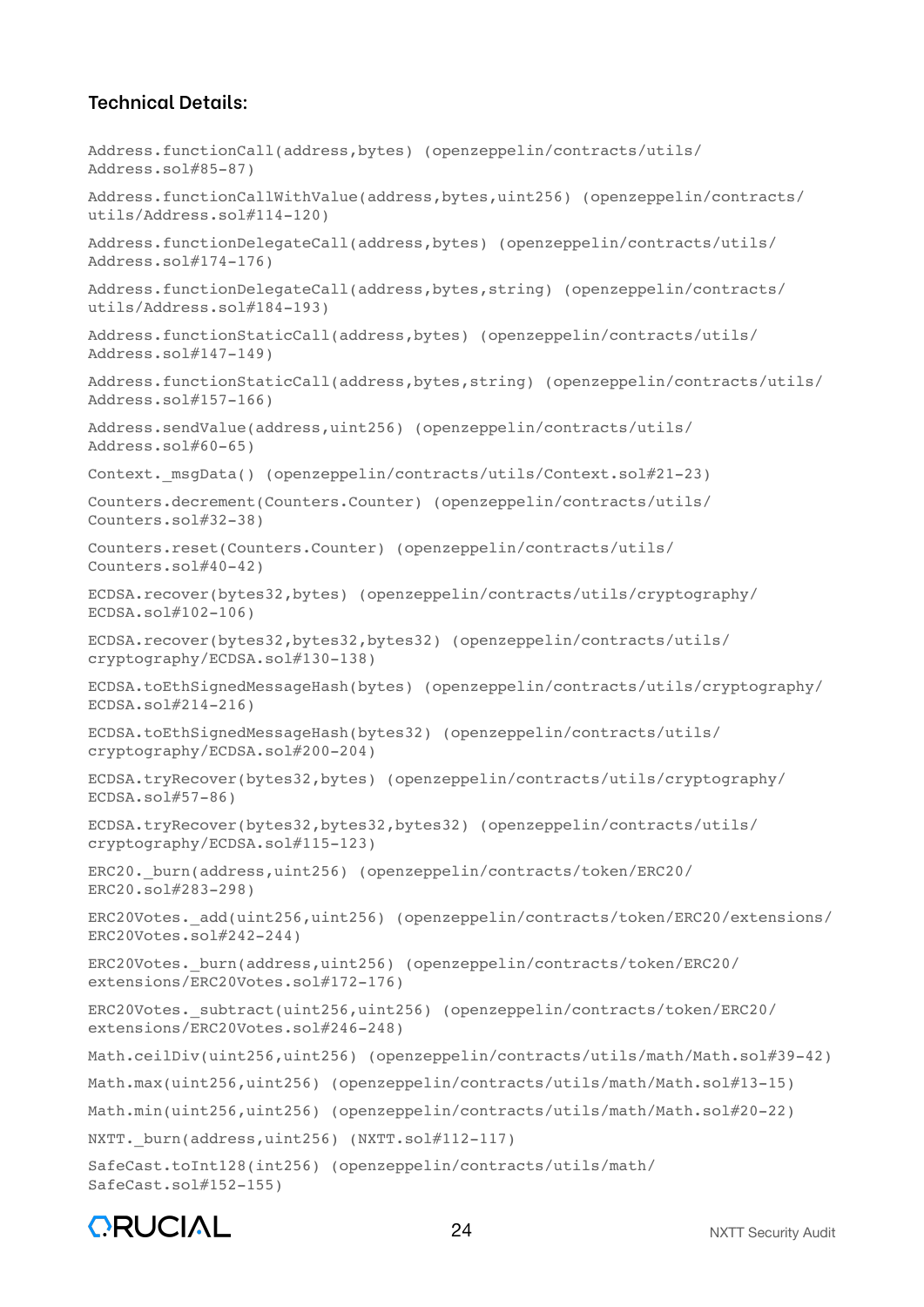SafeCast.toInt16(int256) (openzeppelin/contracts/utils/math/ SafeCast.sol#206-209) SafeCast.toInt256(uint256) (openzeppelin/contracts/utils/math/ SafeCast.sol#236-240) SafeCast.toInt32(int256) (openzeppelin/contracts/utils/math/ SafeCast.sol#188-191) SafeCast.toInt64(int256) (openzeppelin/contracts/utils/math/ SafeCast.sol#170-173) SafeCast.toInt8(int256) (openzeppelin/contracts/utils/math/SafeCast.sol#224-227) SafeCast.toUint128(uint256) (openzeppelin/contracts/utils/math/ SafeCast.sol#47-50) SafeCast.toUint16(uint256) (openzeppelin/contracts/utils/math/ SafeCast.sol#107-110) SafeCast.toUint256(int256) (openzeppelin/contracts/utils/math/ SafeCast.sol#134-137) SafeCast.toUint64(uint256) (openzeppelin/contracts/utils/math/ SafeCast.sol#77-80) SafeCast.toUint8(uint256) (openzeppelin/contracts/utils/math/ SafeCast.sol#122-125) SafeCast.toUint96(uint256) (openzeppelin/contracts/utils/math/ SafeCast.sol#62-65) SafeERC20.safeApprove(IERC20,address,uint256) (openzeppelin/contracts/token/ ERC20/utils/SafeERC20.sol#45-58) SafeERC20.safeDecreaseAllowance(IERC20,address,uint256) (openzeppelin/contracts/ token/ERC20/utils/SafeERC20.sol#69-80) SafeERC20.safeIncreaseAllowance(IERC20,address,uint256) (openzeppelin/contracts/ token/ERC20/utils/SafeERC20.sol#60-67) SafeERC20.safeTransferFrom(IERC20,address,address,uint256) (openzeppelin/ contracts/token/ERC20/utils/SafeERC20.sol#29-36) Strings.toHexString(uint256) (openzeppelin/contracts/utils/Strings.sol#40-51) Strings.toHexString(uint256,uint256) (openzeppelin/contracts/utils/ Strings.sol#56-66)

Strings.toString(uint256) (openzeppelin/contracts/utils/Strings.sol#15-35)

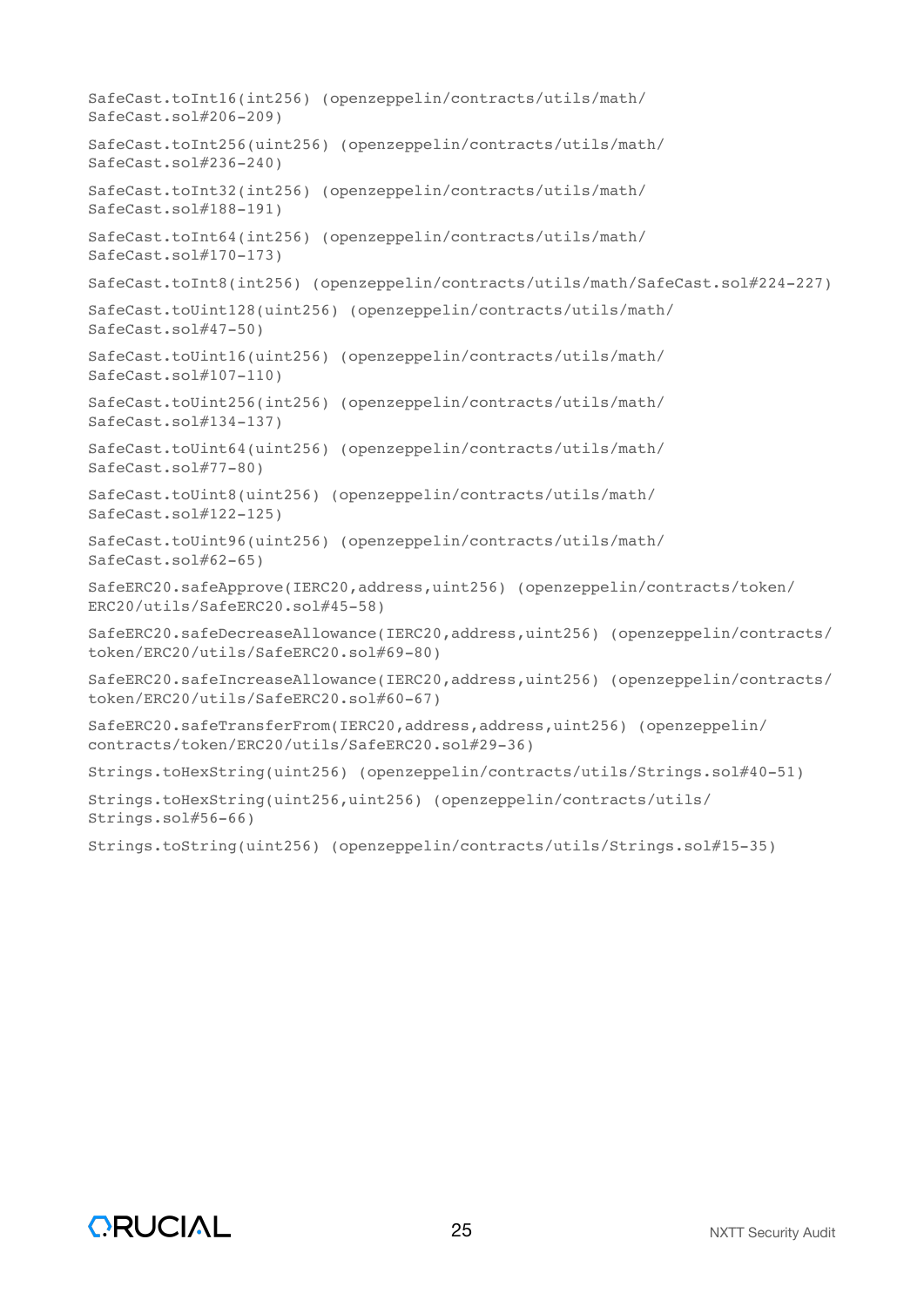# INFORMATIONAL: Unused code and state variables - NXTTDistributor.sol

#### **Description:**

The more functions are available, the larger the attack surface is. Also, the code is more complex by that, hence the chance for bugs, errors are increased.

#### **Impact:**

Increased complexity and attack surface.

#### **Recommendations:**

Use optimization so it automatically removes dead code or remove the unused code manually.

#### **References:**

htt[ps://github.com/crytic/slither/wiki/Detector-Documentation#dead-code](https://github.com/crytic/slither/wiki/Detector-Documentation#dead-code)

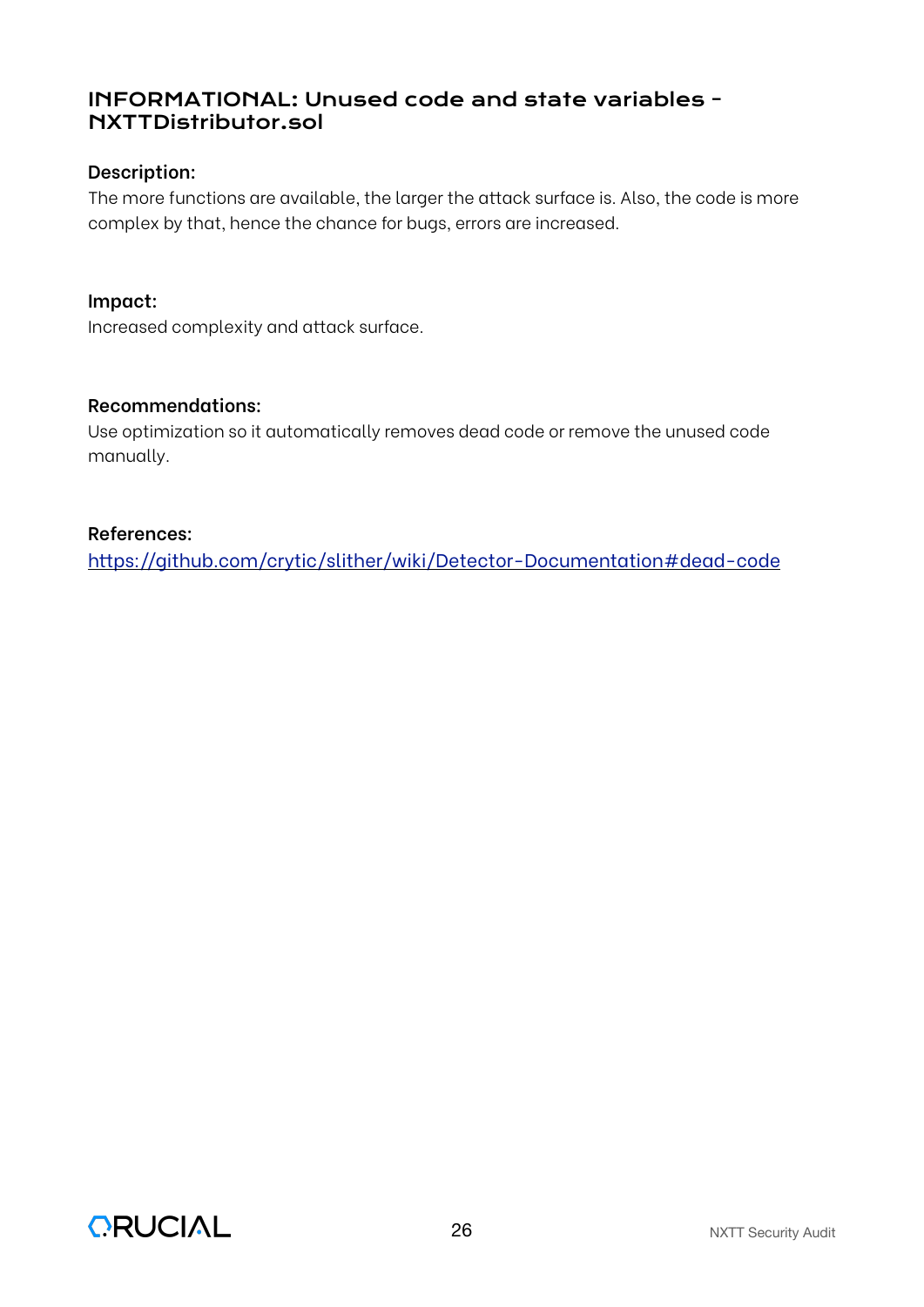```
Address.functionCall(address,bytes) (openzeppelin/contracts/utils/
Address.sol#85-87)
Address.functionCallWithValue(address,bytes,uint256) (openzeppelin/contracts/
utils/Address.sol#114-120)
Address.functionDelegateCall(address,bytes) (openzeppelin/contracts/utils/
Address.sol#174-176)
Address.functionDelegateCall(address,bytes,string) (openzeppelin/contracts/
utils/Address.sol#184-193)
Address.functionStaticCall(address,bytes) (openzeppelin/contracts/utils/
Address.sol#147-149)
Address.functionStaticCall(address,bytes,string) (openzeppelin/contracts/utils/
Address.sol#157-166)
Address.sendValue(address,uint256) (openzeppelin/contracts/utils/
Address.sol#60-65)
Context._msgData() (openzeppelin/contracts/utils/Context.sol#21-23)
Counters.decrement(Counters.Counter) (openzeppelin/contracts/utils/
Counters.sol#32-38)
Counters.reset(Counters.Counter) (openzeppelin/contracts/utils/
Counters.sol#40-42)
ECDSA.recover(bytes32,bytes32,bytes32) (openzeppelin/contracts/utils/
cryptography/ECDSA.sol#130-138)
ECDSA.toEthSignedMessageHash(bytes) (openzeppelin/contracts/utils/cryptography/
ECDSA.sol#214-216)
ERC20._burn(address,uint256) (openzeppelin/contracts/token/ERC20/
ERC20.sol#283-298)
ERC20Votes. add(uint256,uint256) (openzeppelin/contracts/token/ERC20/extensions/
ERC20Votes.sol#242-244)
ERC20Votes._burn(address,uint256) (openzeppelin/contracts/token/ERC20/
extensions/ERC20Votes.sol#172-176)
ERC20Votes._subtract(uint256,uint256) (openzeppelin/contracts/token/ERC20/
extensions/ERC20Votes.sol#246-248)
Math.ceilDiv(uint256,uint256) (openzeppelin/contracts/utils/math/Math.sol#39-42)
Math.max(uint256,uint256) (openzeppelin/contracts/utils/math/Math.sol#13-15)
Math.min(uint256,uint256) (openzeppelin/contracts/utils/math/Math.sol#20-22)
NXTT. burn(address,uint256) (NXTT.sol#112-117)
SafeCast.toInt128(int256) (openzeppelin/contracts/utils/math/
SafeCast.sol#152-155)
SafeCast.toInt16(int256) (openzeppelin/contracts/utils/math/
SafeCast.sol#206-209)
SafeCast.toInt256(uint256) (openzeppelin/contracts/utils/math/
SafeCast.sol#236-240)
SafeCast.toInt32(int256) (openzeppelin/contracts/utils/math/
SafeCast.sol#188-191)
SafeCast.toInt64(int256) (openzeppelin/contracts/utils/math/
SafeCast.sol#170-173)
```

```
CRUCIAL
```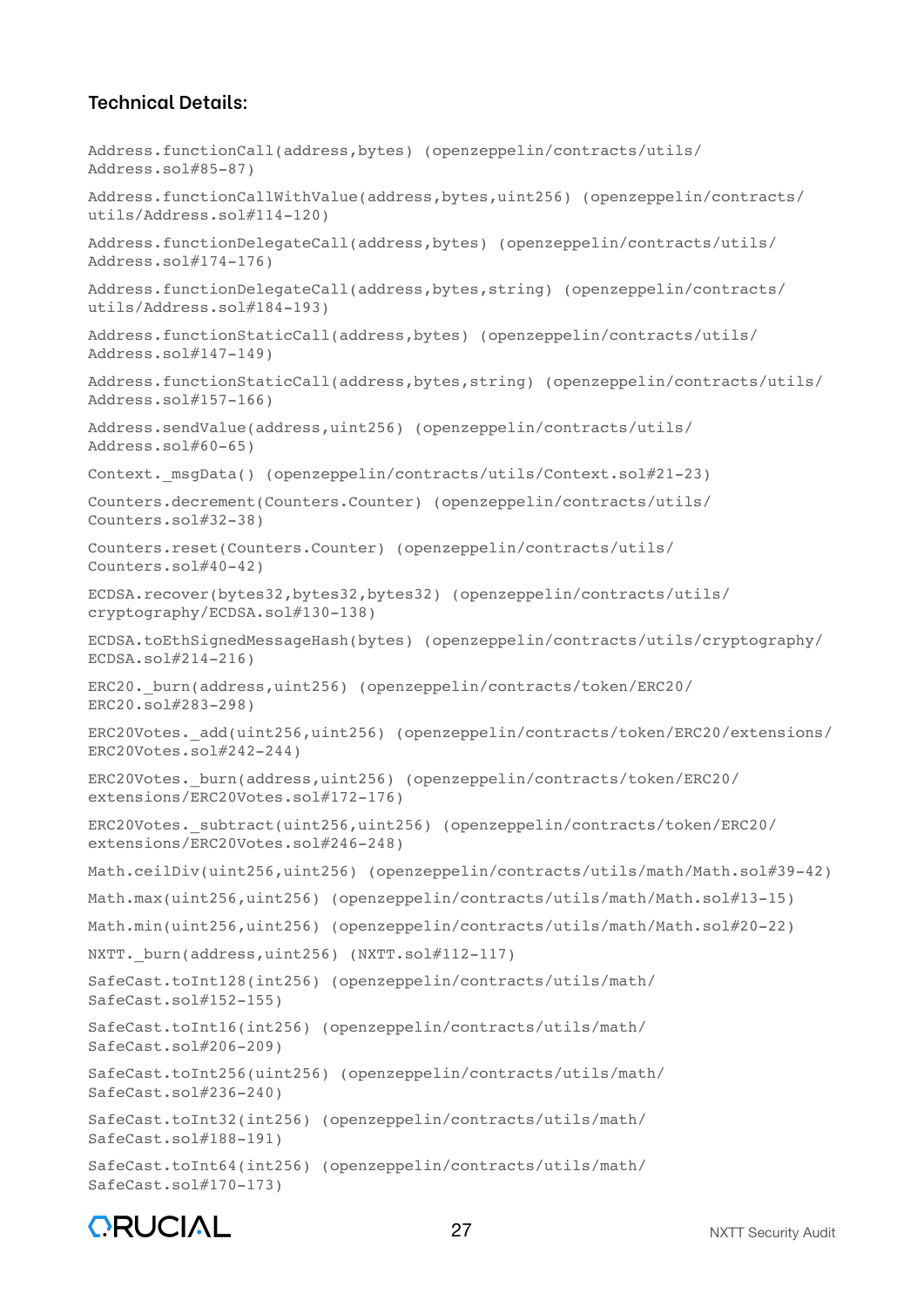SafeCast.toInt8(int256) (openzeppelin/contracts/utils/math/SafeCast.sol#224-227)

SafeCast.toUint128(uint256) (openzeppelin/contracts/utils/math/ SafeCast.sol#47-50)

SafeCast.toUint16(uint256) (openzeppelin/contracts/utils/math/ SafeCast.sol#107-110)

SafeCast.toUint64(uint256) (openzeppelin/contracts/utils/math/ SafeCast.sol#77-80)

SafeCast.toUint8(uint256) (openzeppelin/contracts/utils/math/ SafeCast.sol#122-125)

SafeCast.toUint96(uint256) (openzeppelin/contracts/utils/math/ SafeCast.sol#62-65)

SafeERC20.safeApprove(IERC20,address,uint256) (openzeppelin/contracts/token/ ERC20/utils/SafeERC20.sol#45-58)

SafeERC20.safeDecreaseAllowance(IERC20,address,uint256) (openzeppelin/contracts/ token/ERC20/utils/SafeERC20.sol#69-80)

SafeERC20.safeIncreaseAllowance(IERC20,address,uint256) (openzeppelin/contracts/ token/ERC20/utils/SafeERC20.sol#60-67)

SafeERC20.safeTransferFrom(IERC20,address,address,uint256) (openzeppelin/ contracts/token/ERC20/utils/SafeERC20.sol#29-36)

Strings.toHexString(uint256) (openzeppelin/contracts/utils/Strings.sol#40-51)

Strings.toHexString(uint256,uint256) (openzeppelin/contracts/utils/ Strings.sol#56-66)

Strings.toString(uint256) (openzeppelin/contracts/utils/Strings.sol#15-35)

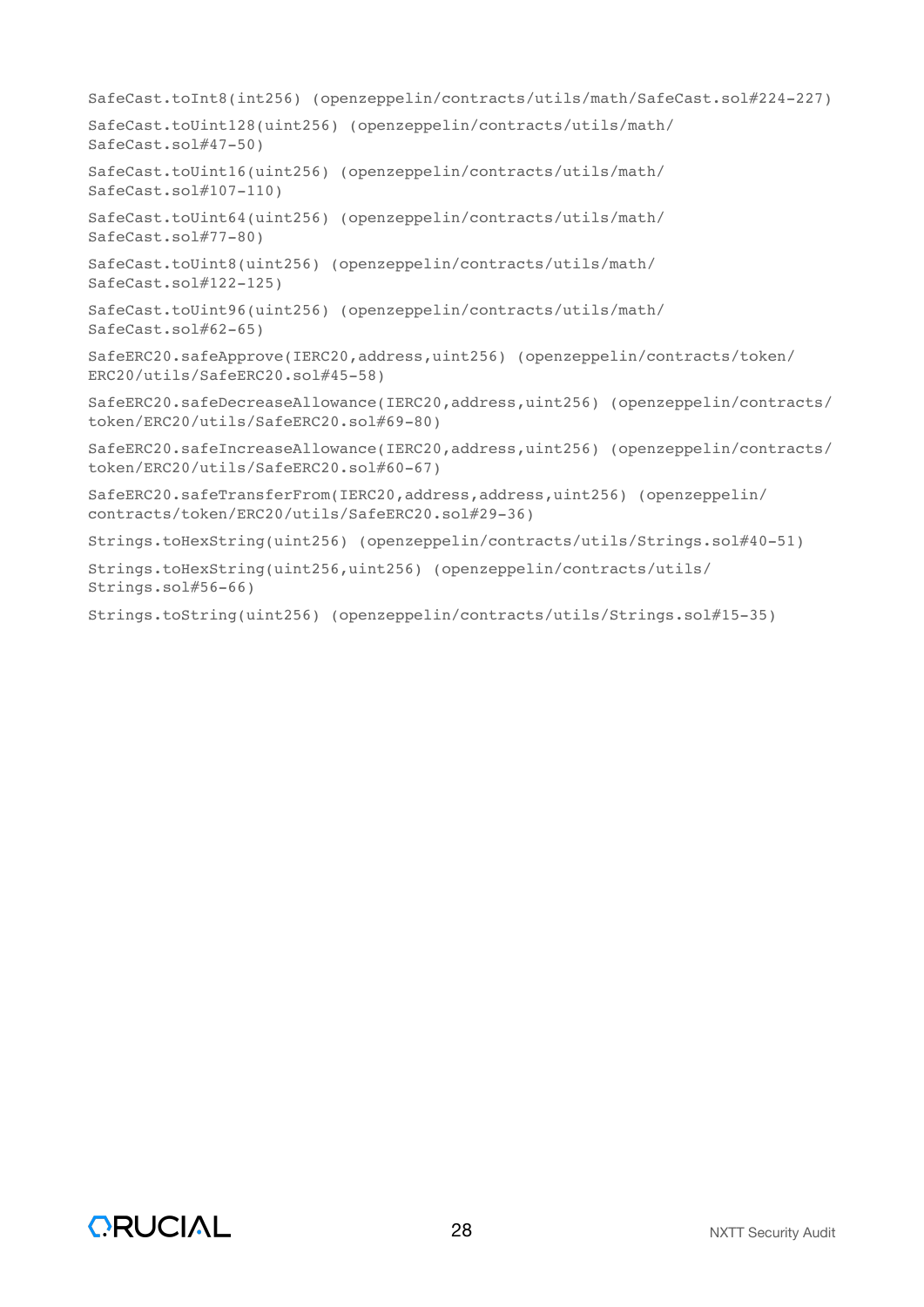# INFORMATIONAL: Compiled bytecode is larger than 24576 bytes

#### **Description:**

Ethereum based systems limit the smart contracts' size to 24576 bytes. Compiling NXTT.sol and NXTTDistributor.sol becomes larger without optimization.

#### **Impact:**

Optimization needs to be enabled.

#### **Recommendations:**

Use optimization.

#### **References:**

htt[ps://ethereum.org/mr/developers/tutorials/downsizing-contracts-to-](https://ethereum.org/mr/developers/tutorials/downsizing-contracts-to-fight-the-contract-size-limit/)fight-the[contract-size-limit/](https://ethereum.org/mr/developers/tutorials/downsizing-contracts-to-fight-the-contract-size-limit/)

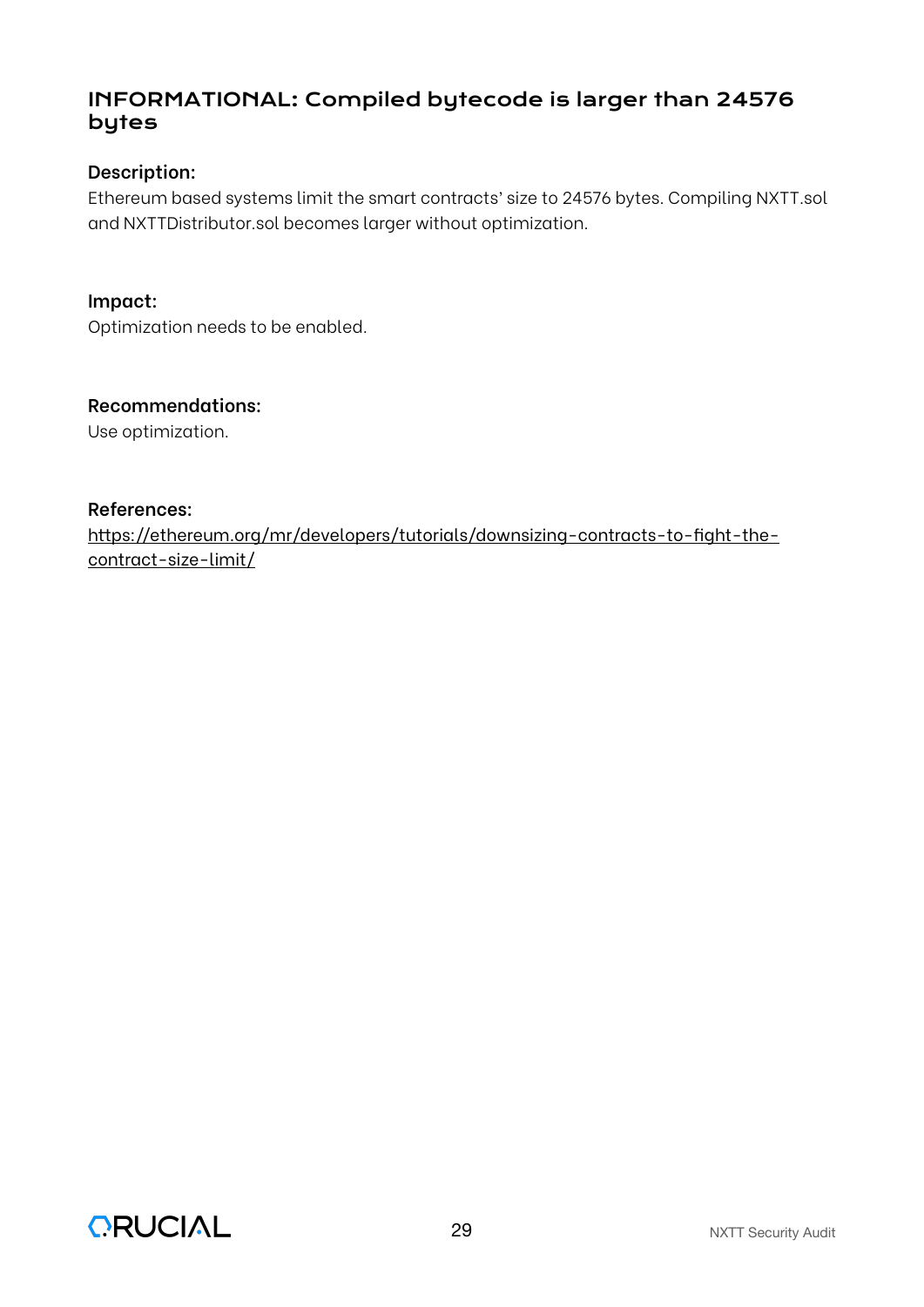Contract code size exceeds 24576 bytes (a limit introduced in Spurious Dragon).

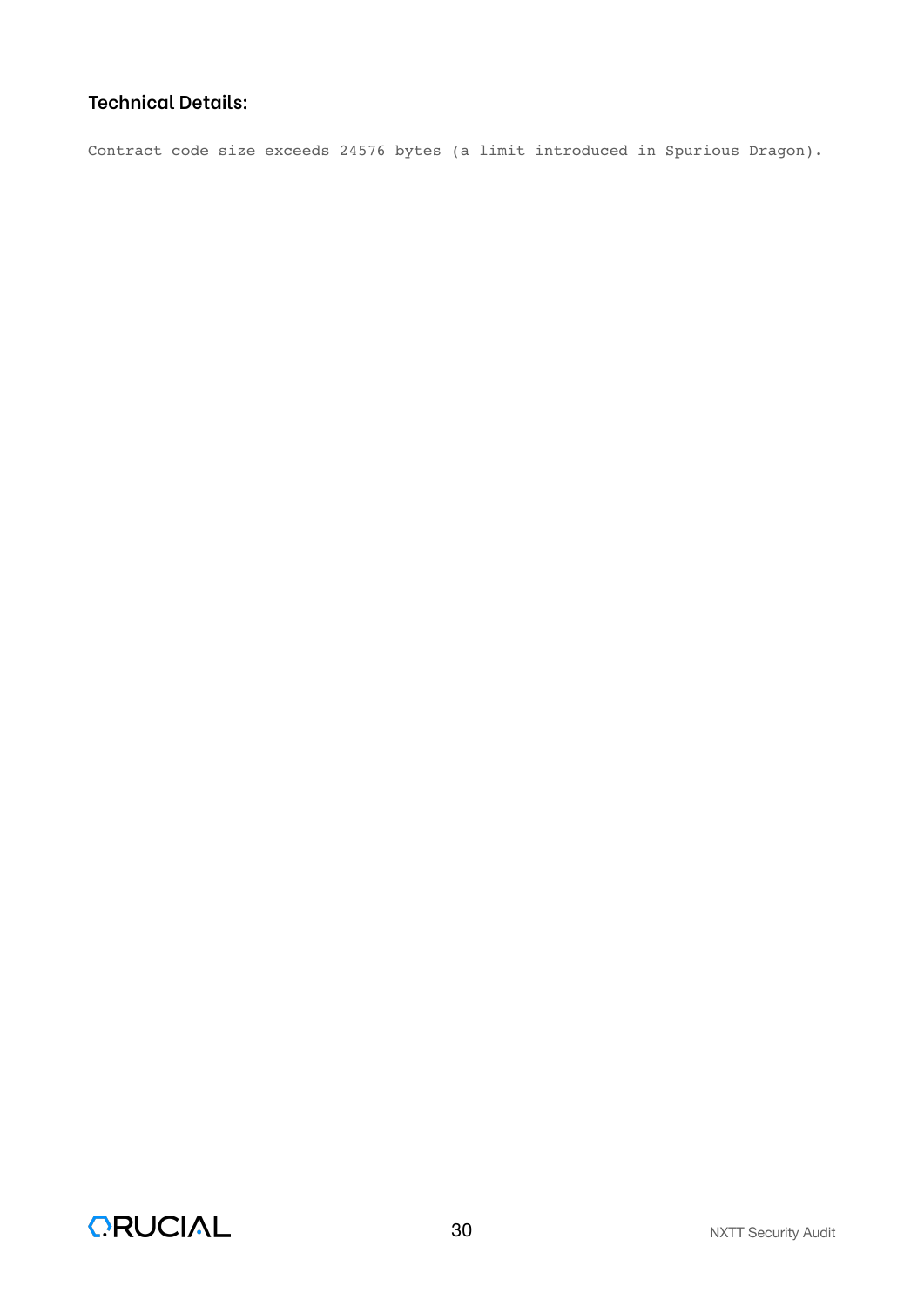# INFORMATIONAL: Using the snapshot() function modifies gas fees – NXTT.sol

#### **Description:**

Comment from ERC20Snapshot.sol the code:

"While an open way of calling {\_snapshot} is required for certain trust minimization mechanisms such as forking, you must consider that it can potentially be used by attackers in two ways.

First, it can be used to increase the cost of retrieval of values from snapshots, although it will grow logarithmically thus rendering this attack ineffective in the long term. Second, it can be used to target specific accounts and increase the cost of ERC20 transfers for them, in the ways specified in the Gas Costs section above."

#### **Impact:**

Gas fees can be increased for single accounts.

Taking snapshots can be only done by accounts in the canSnapshot role. Only the ERC20 transfers are affected.

#### **Recommendations:**

Stay aware of the warning when adding accounts to the canSnapshot role.

#### **References:**

htt[ps://ethereum.org/mr/developers/tutorials/downsizing-contracts-to-](https://ethereum.org/mr/developers/tutorials/downsizing-contracts-to-fight-the-contract-size-limit/)fight[the-contract-size-limit/](https://ethereum.org/mr/developers/tutorials/downsizing-contracts-to-fight-the-contract-size-limit/)

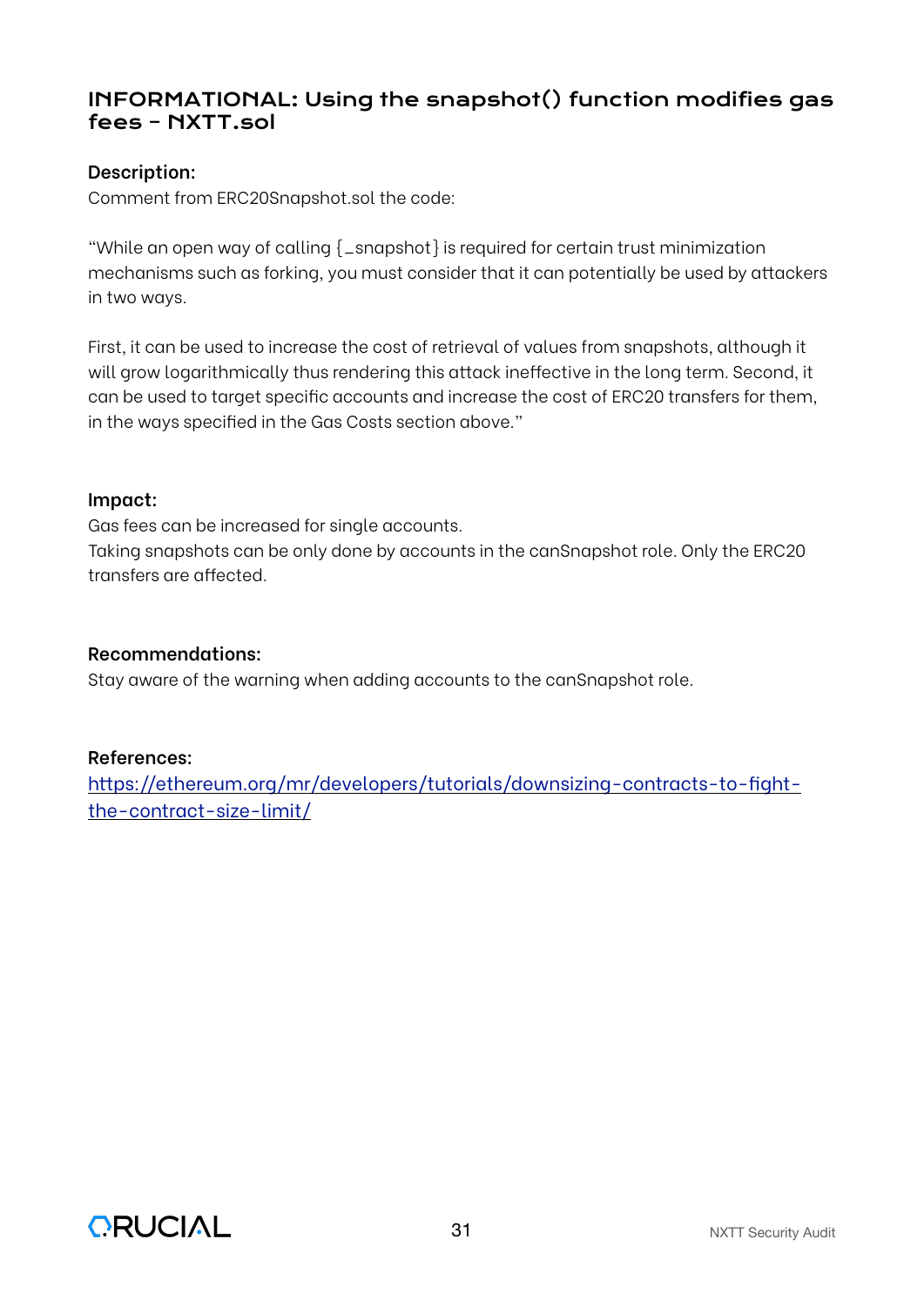The increased gas fee is not statistically verified yet and such an attack might be unfeasible from a practical point of view.

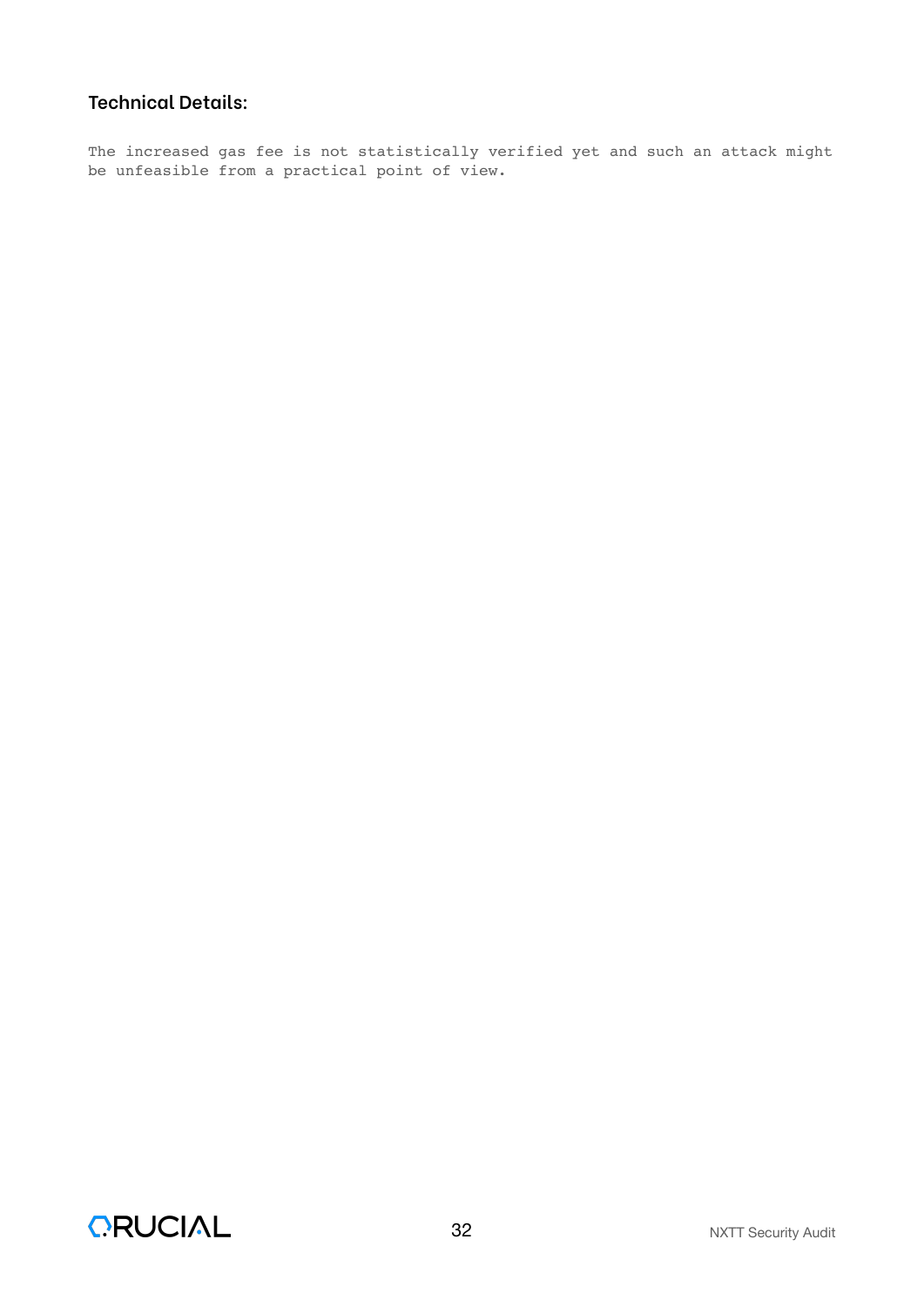# INFORMATIONAL: Assembly and low level calls

#### **Description:**

Using low-level calls and assembly in smart contracts highly increase project complexity and possibilities for error, hence they are be er to be avoided if not required.

#### **Impact:**

Even if not directly a vulnerability, low-level calls might open up the surface for highimpact attacks.

#### **Recommendations:**

Avoid low-level calls whenever possible.

#### **References:**

htt[ps://github.com/crytic/slither/wiki/Detector-Documentation#assembly-usage](https://github.com/crytic/slither/wiki/Detector-Documentation#assembly-usage)

htt[ps://docs.soliditylang.org/en/v0.8.9/control-structures.html#error-handling-assert](https://docs.soliditylang.org/en/v0.8.9/control-structures.html#error-handling-assert-require-revert-and-exceptions)[require-revert-and-exceptions](https://docs.soliditylang.org/en/v0.8.9/control-structures.html#error-handling-assert-require-revert-and-exceptions)

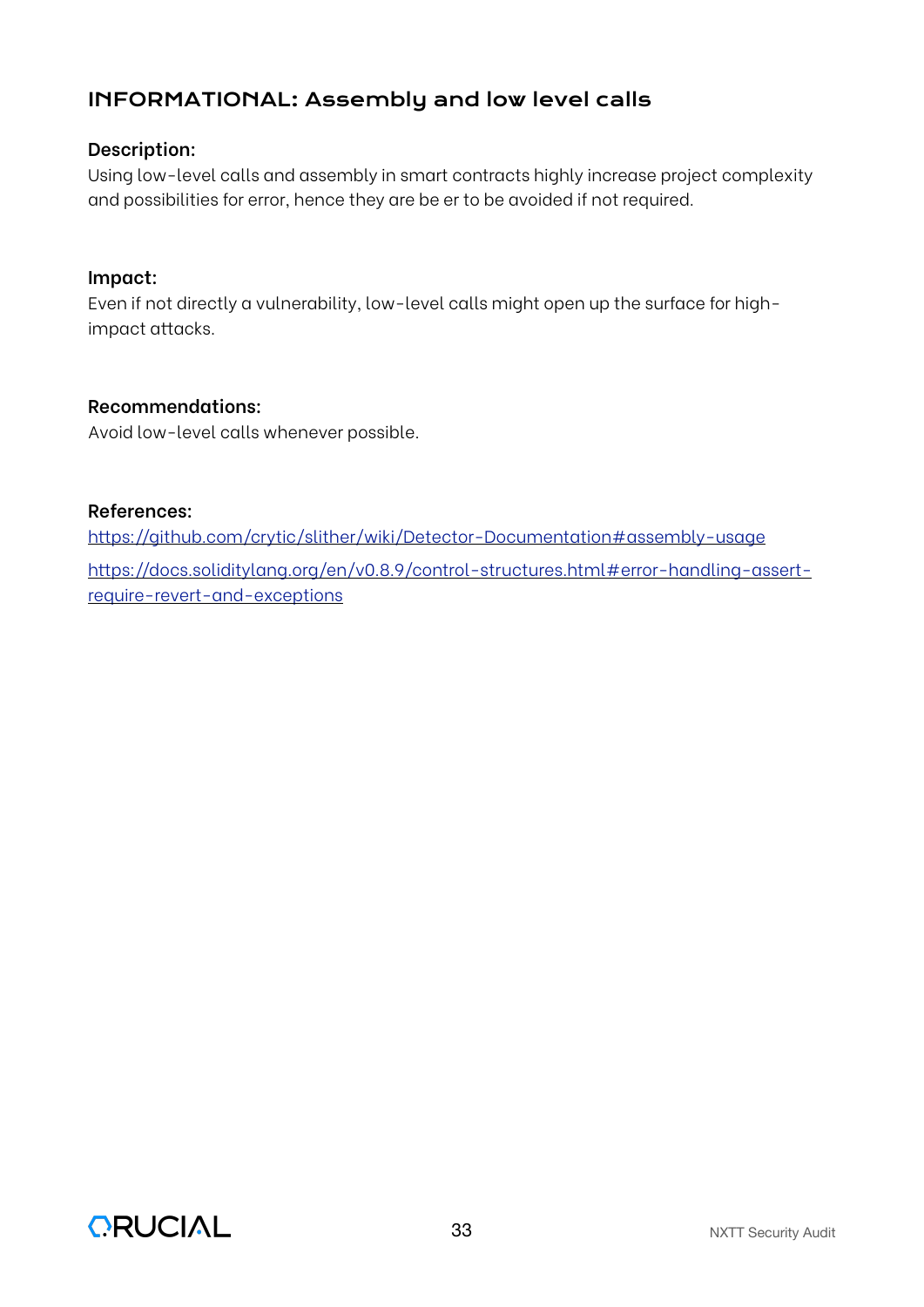```
Low level call in NXTT.withdrawMatic() (1Nxt.sol#164-167):
      - (ok) = msg.sender.call{value: address(this).balance}() (1Nxt.sol#165)
Low level call in Address.sendValue(address,uint256) (openzeppelin/contracts/
utils/Address.sol#60-65):
      - (success) = recipient.call{value: amount}() (openzeppelin/contracts/
utils/Address.sol#63)
Low level call in Address.functionCallWithValue(address,bytes,uint256,string)
(openzeppelin/contracts/utils/Address.sol#128-139):
      - (success,returndata) = target.call{value: value}(data) (openzeppelin/
contracts/utils/Address.sol#137)
Low level call in Address.functionStaticCall(address, bytes, string)
(openzeppelin/contracts/utils/Address.sol#157-166):
      - (success,returndata) = target.staticcall(data) (openzeppelin/contracts/
utils/Address.sol#164)
Low level call in Address.functionDelegateCall(address, bytes, string)
(openzeppelin/contracts/utils/Address.sol#184-193):
- (success,returndata) = target.delegatecall(data) (openzeppelin/contracts/
utils/Address.sol#191)
Low level call in NXTTDistributor.release() (1NXTTDist.sol#82-94):
      - (ok) = msg.sender.call{value: leftover}() (1NXTTDist.sol#91)
Low level call in NXTTDistributor.withdrawMatic() (1NXTTDist.sol#165-168):
      - (ok) = msg.sender.call{value: address(this).balance}() 
(1NXTTDist.sol#166)
Low level call in NXTT.withdrawMatic() (NXTT.sol#160-163):
      - (ok) = msg.sender.call{value: address(this).balance}() (NXTT.sol#161)
Low level call in Address.sendValue(address,uint256) (openzeppelin/contracts/
utils/Address.sol#60-65):
      - (success) = recipient.call{value: amount}() (openzeppelin/contracts/
utils/Address.sol#63)
```
Low level call in Address.functionCallWithValue(address, bytes, uint256, string) (openzeppelin/contracts/utils/Address.sol#128-139):

```
- (success,returndata) = target.call{value: value}(data) (openzeppelin/
contracts/utils/Address.sol#137)
```

```
Low level call in Address.functionStaticCall(address, bytes, string)
(openzeppelin/contracts/utils/Address.sol#157-166):
```

```
- (success,returndata) = target.staticcall(data) (openzeppelin/contracts/
utils/Address.sol#164)
```

```
Low level call in Address.functionDelegateCall(address, bytes, string)
(openzeppelin/contracts/utils/Address.sol#184-193):
```

```
- (success,returndata) = target.delegatecall(data) (openzeppelin/
contracts/utils/Address.sol#191)
```
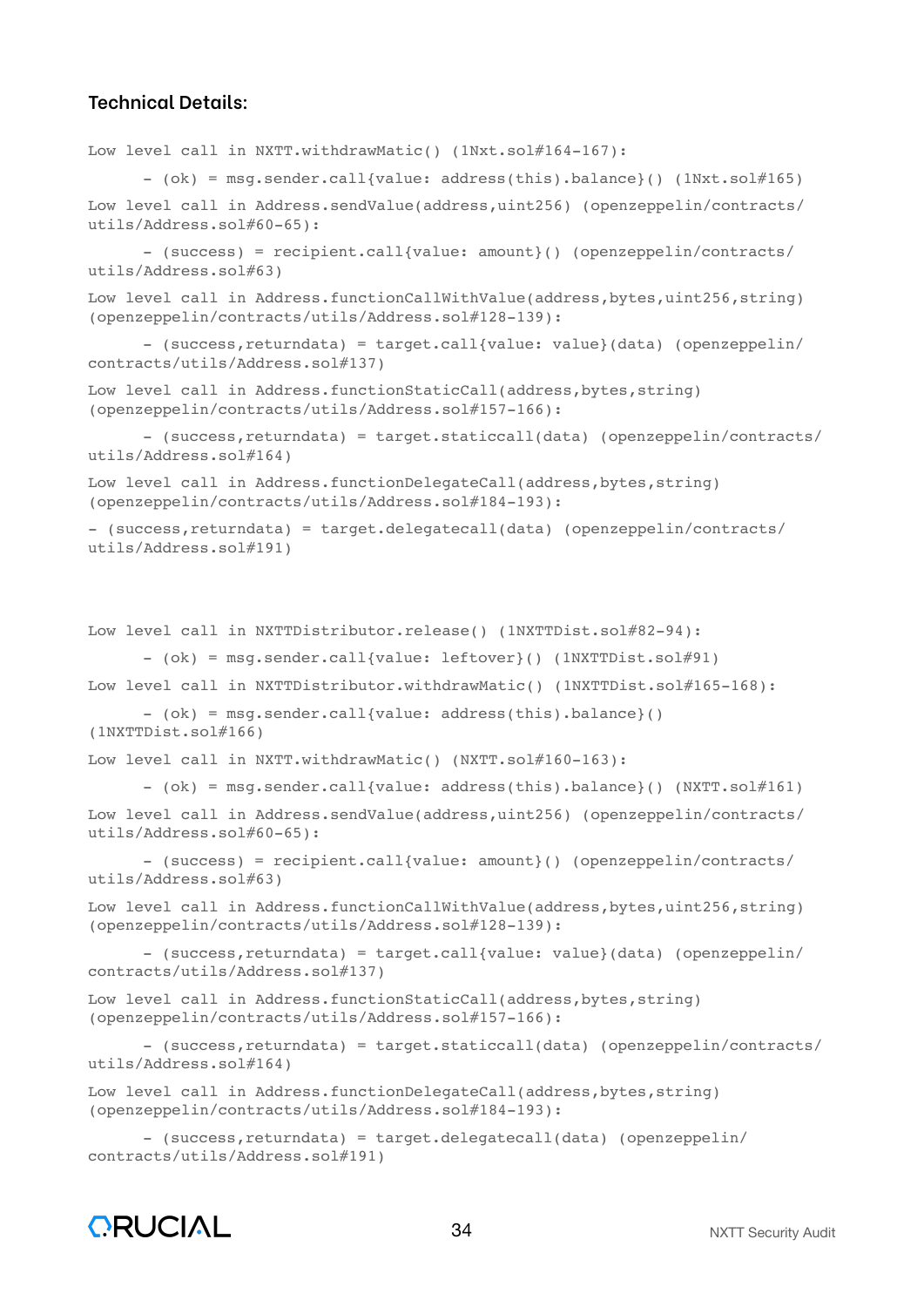# DISCLAIMER

This report is fixed to the scope and subject to terms and conditions of the service agreement provided to the customer. This report must not be referred, transmitted or disclosed to a third party without QRUCIAL's prior written consent.

This report is not an endorsement disapproval of a team, a product, a service, a company, or an individual. This report should not be considered as financial advice and does not indicate any financial or economic value in an asset, an asset class a product or service. This report is not to be seen as an indication of the legal compliance regarding of a project an asset, an asset class or a business model.

This report does not provide the guarantee, that a project is without bugs, errors vulnerabilities or code that is harmful to machines, software, or data. This report is also no indication of the validity of any business model or technology. Each individual organization is responsible to do their own due diligence or security assessment. This report is not to be seen as a guarantee of the functionality of a technology or its security. The use of access or information in this audit is used on the risk of the reader or user of this document.

This report holds no guarantee that the given information meets requirements of any kind, is compatible with applications, any software or systems. It is also not guaranteed that this audit is free of errors or harmful code or will cause interruptions of any software or systems. We do not give any guarantee of accuracy, reliability, or correctness of the information given in this audit. All third-party material provided to the client may be subject to the terms and conditions of third parties. All thirdparty material provided is provided without the guarantee of correctness. No thirdparty has the right to use the trademark QRUCIAL, its products or services as a reference or endorsement of its own products or services without prior written consent.

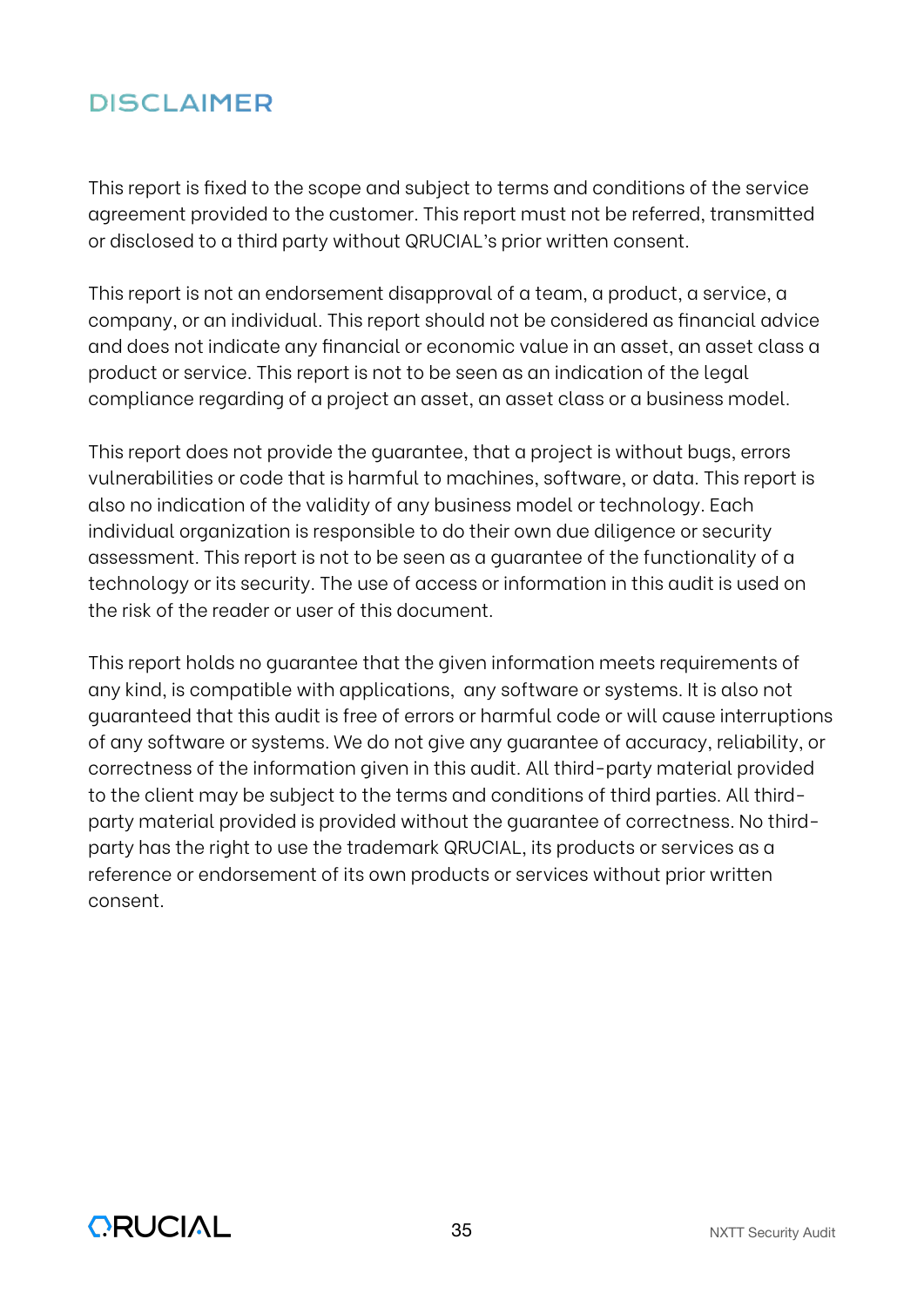# **THAN!** VOU.

Our team gave their full commitment to craft this audit with precision and focus on details with the goal to support you improving your work.

With this audit we want to provide you a guidance to make your project more secure and for presenting your community a product they can trust in.

We make security our priority, so you don't have to.